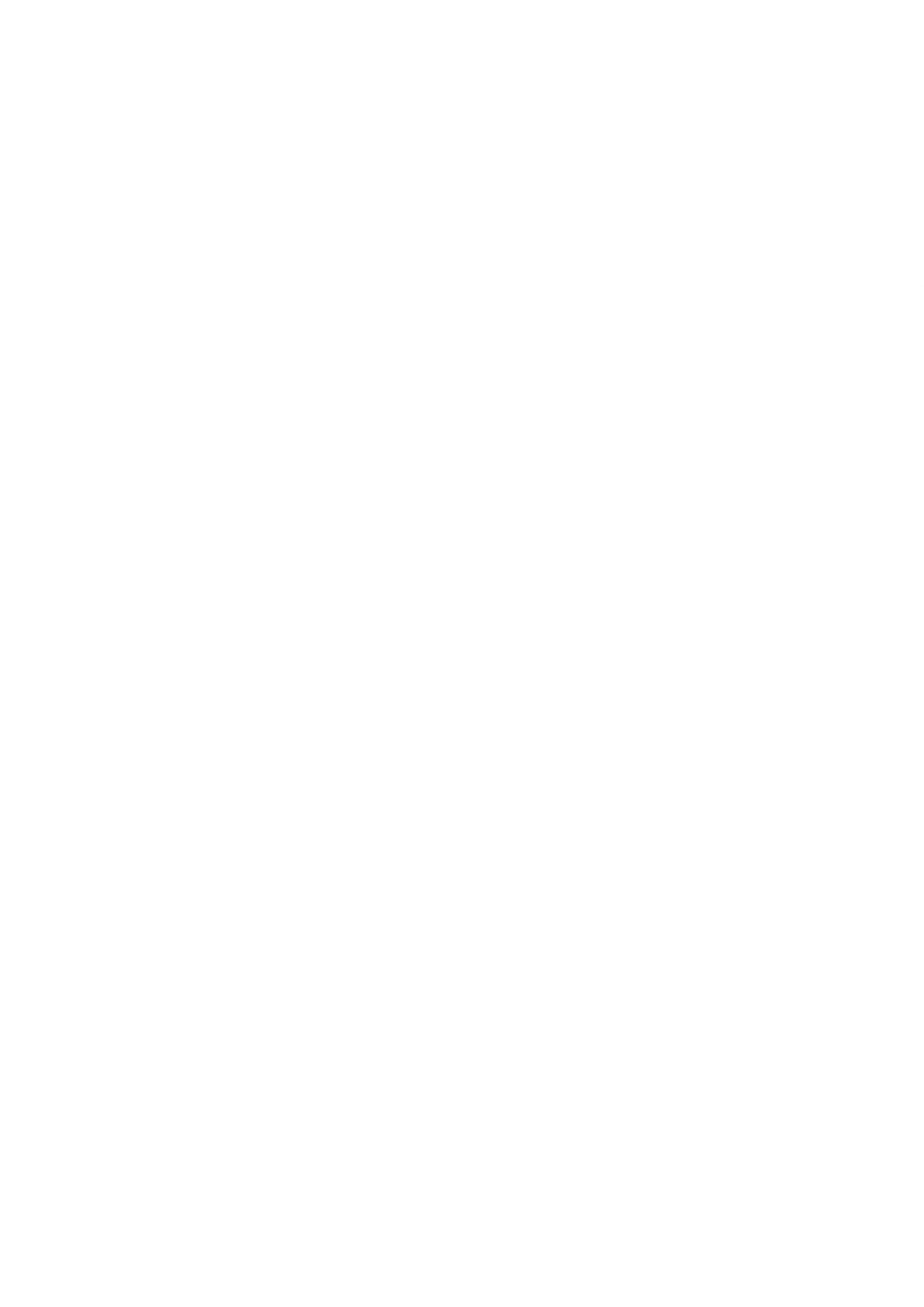

# **Food for All?**

Food Insecurity Community Demonstration Projects Maribyrnong City Council and North Yarra Community Health

Published by the Victorian Health Promotion Foundation PO Box 154 Carlton South 3053 Australia Phone: +61 3 9667 1333 Fax: +61 3 9667 1375 Email:vichealth@vichealth.vic.gov.au www.vichealth.vic.gov.au

November 2003

Copies are available from VicHealth on (03) 9667 1333 and at www.vichealth.vic.gov.au/foodsecurity.

Cover: Bill Hirst works at the fruit and vegetable shop established by the Westnet Project.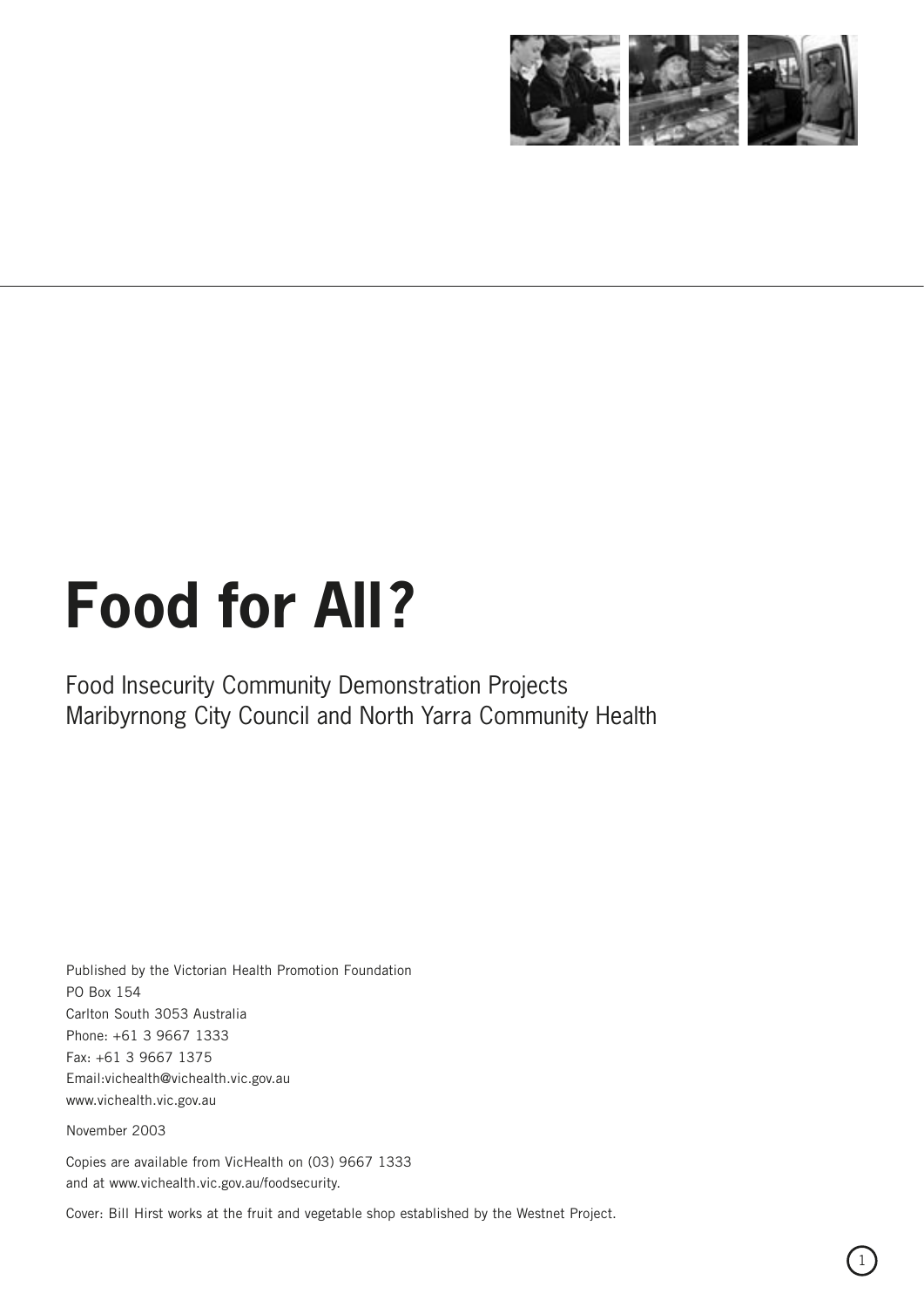

# Acknowledgements

Many people and organisations gave their time and support to develop the Food Insecurity Community Demonstration Projects – Maribyrnong City Council and North Yarra Community Health Case Studies.

We thank the following people for their contribution:

- Barbara Gillies, Program Manager, WestNet
- Dan O'Halloran, Shepparton Fruit Growers Association
- Deakin University Evaluation Team Beverley Wood, Cate Burns and Boyd Swinburn
- Donald Gibb, Consultant for Victorian fruit growers
- Hilary Bolton, CEO, Victorian Relief
- Katrina Doljanin, North Yarra Community Health Project Officer
- Lee Choon Siauw, Senior Project Officer, VicHealth
- Lynley Dumble, City of Maribyrnong Project Officer (January 2003 August 2003)
- Photography by Mark Farrelly Photography
- Copy written by Maryann McIntyre, In Writing Pty. Ltd.
- Paul Greco, City of Maribyrnong Project Officer (August 2001 December 2002)
- Design by Scimitar Design
- Sharon Muller, Health Promotion Coordinator and Dietitian, Western Region Health Centre
- Shauna Jones, Health Promotion Officer, Department of Human Services, Western Region
- Suzy Honisett, City of Maribyrnong Project Officer (August 2003 current)
- Toni Phillips, Collingwood Community Farm

Stakeholder quotes throughout the document have been taken from the evaluation reports of Deakin University.

# What is food security?

The term 'food security' can be defined as:

'access by all people at all times to enough food for an active, healthy life. At a minimum this would include having acceptable, nutritionally adequate and safe foods available and the ability to acquire food in socially acceptable ways without resorting to emergency food supplies or coping strategies.'

**VicHealth Terms of Reference for the Food Insecurity Demonstration Projects**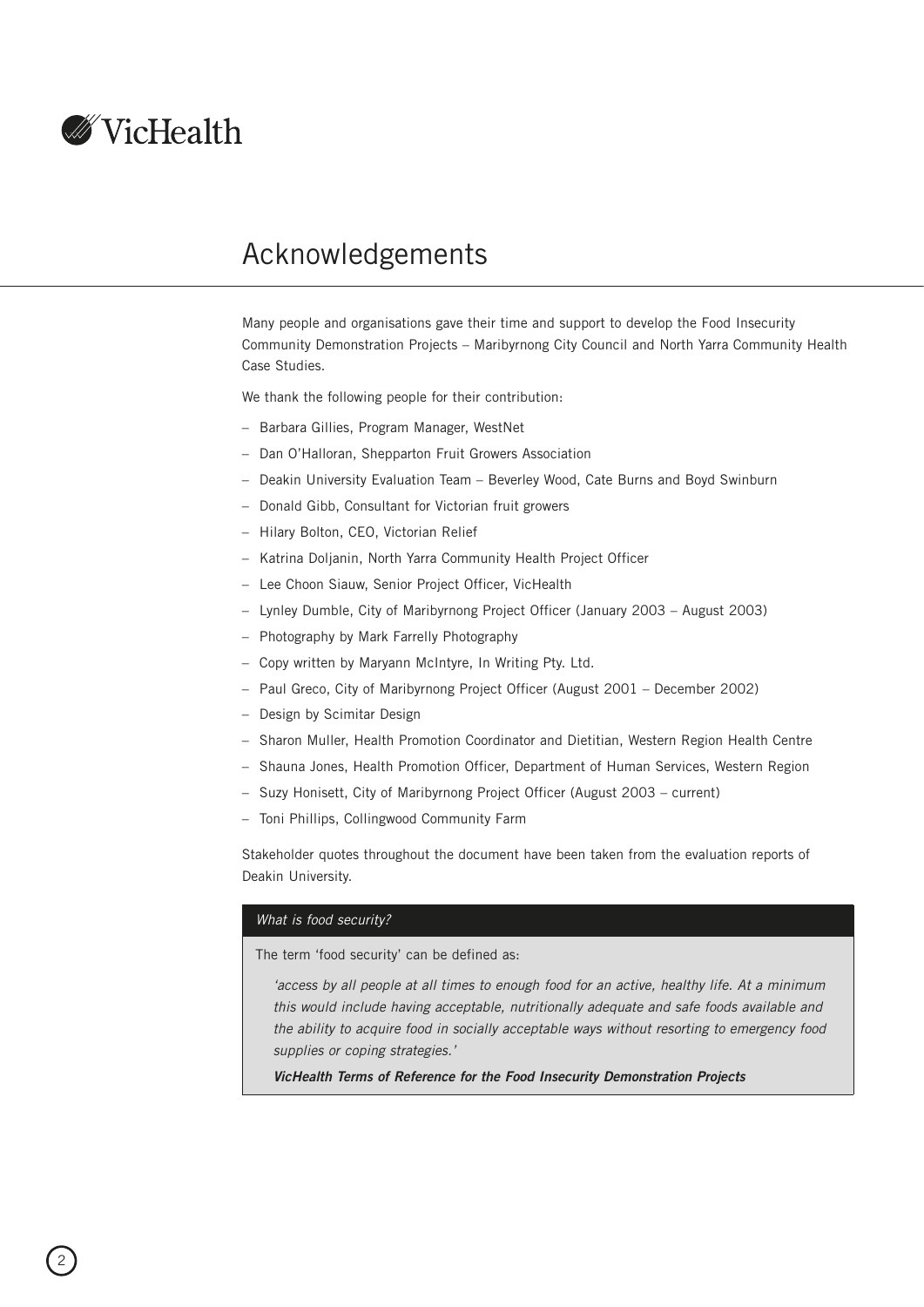

# **Contents**

| <b>INTRODUCTION</b>                            | 4  |
|------------------------------------------------|----|
| UNDERSTANDING FOOD SECURITY                    | 5  |
| What is food security?                         | 5  |
| What causes food insecurity?                   | 5  |
| Who is affected?                               | 6  |
| What's happening across Australia and locally? | 7  |
| THE MARIBYRNONG PROJECT                        |    |
| <b>AN OVERVIEW</b>                             | 8  |
| Food insecurity in Maribyrnong                 | 8  |
| What we wanted to achieve                      | 8  |
| Consulting widely                              | 9  |
| The role of partnerships                       | 10 |
| The evaluation                                 | 11 |
| ADDRESSING FOOD INSECURITY - THE STRATEGIES    | 12 |
| <b>Emergency Food Relief</b>                   | 12 |
| Food Security Policy                           | 14 |
| Braystone Fruit and Vegetable Supply Project   | 16 |
| <b>Community Gardens</b>                       | 19 |
| <b>Meals Access</b>                            | 20 |
| THE YARRA PROJECT                              |    |
| <b>AN OVERVIEW</b>                             | 22 |
| Food insecurity in Yarra                       | 22 |
| What we wanted to achieve                      | 23 |
| Consulting widely                              | 23 |
| The role of partnerships                       | 23 |
| The evaluation                                 | 24 |
| ADDRESSING FOOD INSECURITY – THE STRATEGIES    | 25 |
| Café Meals Program                             | 25 |
| Rooming House Projects                         | 28 |
| The Smart Food Market Bus Program              | 28 |
| Rooming House Garden Project                   | 30 |
| <b>Worker Education</b>                        | 32 |
| Input into Local Policies and Plans            | 34 |
| <b>WHAT WE'VE LEARNT</b>                       | 35 |
| <b>REFERENCES</b>                              | 36 |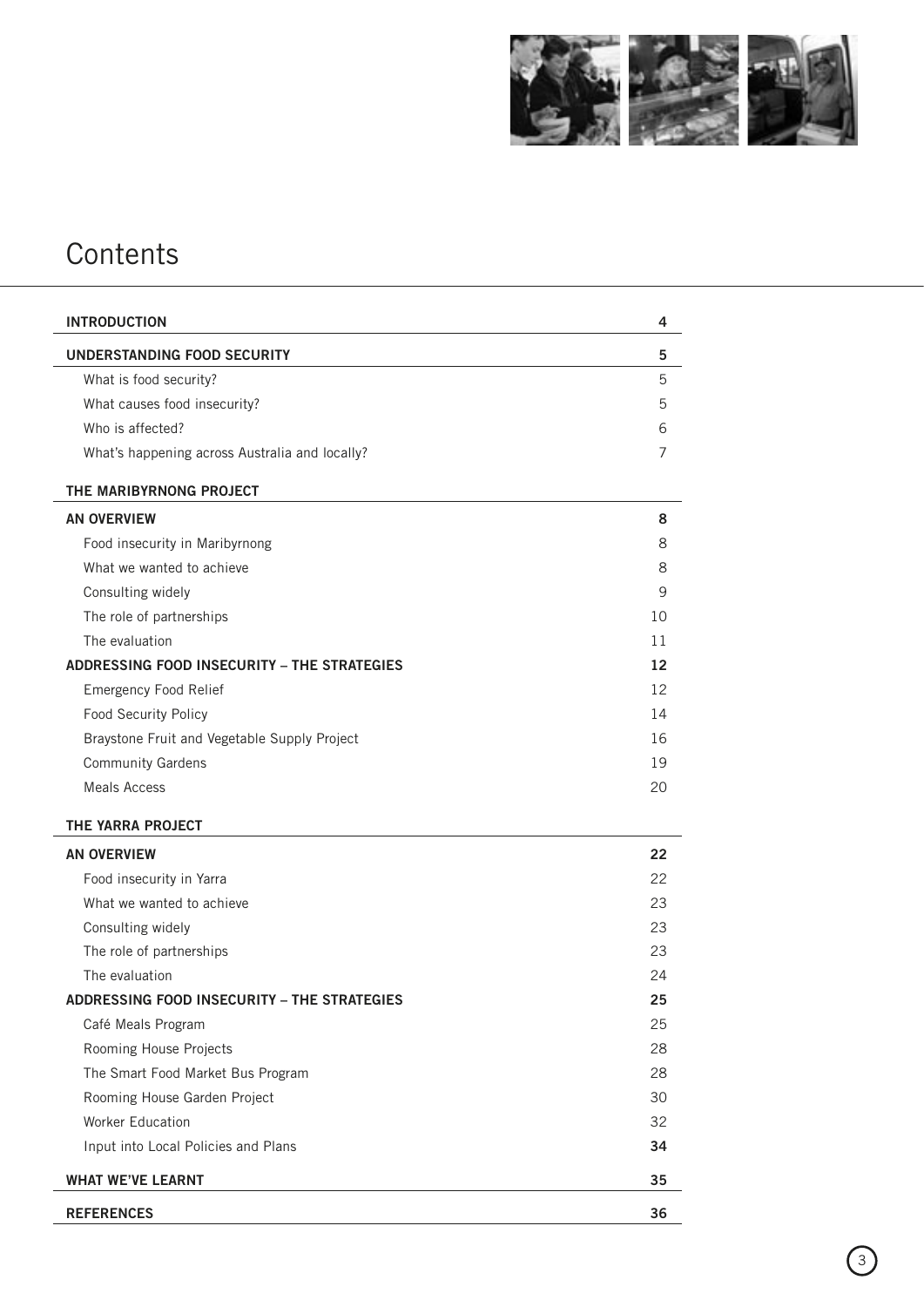<span id="page-5-0"></span>

# Introduction

In a country full of food it has been difficult to gain support for food security strategies that can make a real difference to people's health and lives.

VicHealth's 1999–2002 Strategic Directions document recognised healthy eating as a priority health action area. The Department of Human Services lists improving food security for vulnerable groups as a priority issue to improve nutrition in Victoria (DHS 1997).

Having adequate and nutritious food is the basis of good physical and mental health. Recognising that the greatest population health gains can be achieved by ensuring government policies and strategies support food security for everyone, and by assisting people living in the most disadvantaged areas, VicHealth and the Department of Human Services provided funding for two demonstration projects. In 2001, expressions of interest were sought from local government, or organisations in partnership with local government, to undertake a community demonstration project addressing food insecurity.

**The City of Maribyrnong,** in partnership with the Western Region Community Health Centre (WRHC), local agencies, communities and residents, undertook a food insecurity demonstration project to develop, implement and evaluate innovative and sustainable strategies to reduce the impact of food insecurity in the City of Maribyrnong. **North Yarra Community Health,** in partnership with Yarra Community Housing and the City of Yarra, developed the Yarra Food Insecurity Demonstration Project to address food insecurity for homeless people and those at risk of homelessness in the City of Yarra.

#### Raising Awareness

This document shows the first of two case studies on these projects. The second document will follow up the Café Meals and Westnet projects one year after the cessation of funding. These case studies aim to raise awareness of food insecurity and share strategies implemented to address this issue and encourage other organisations to consider how they can address this important issue in their region, town or community.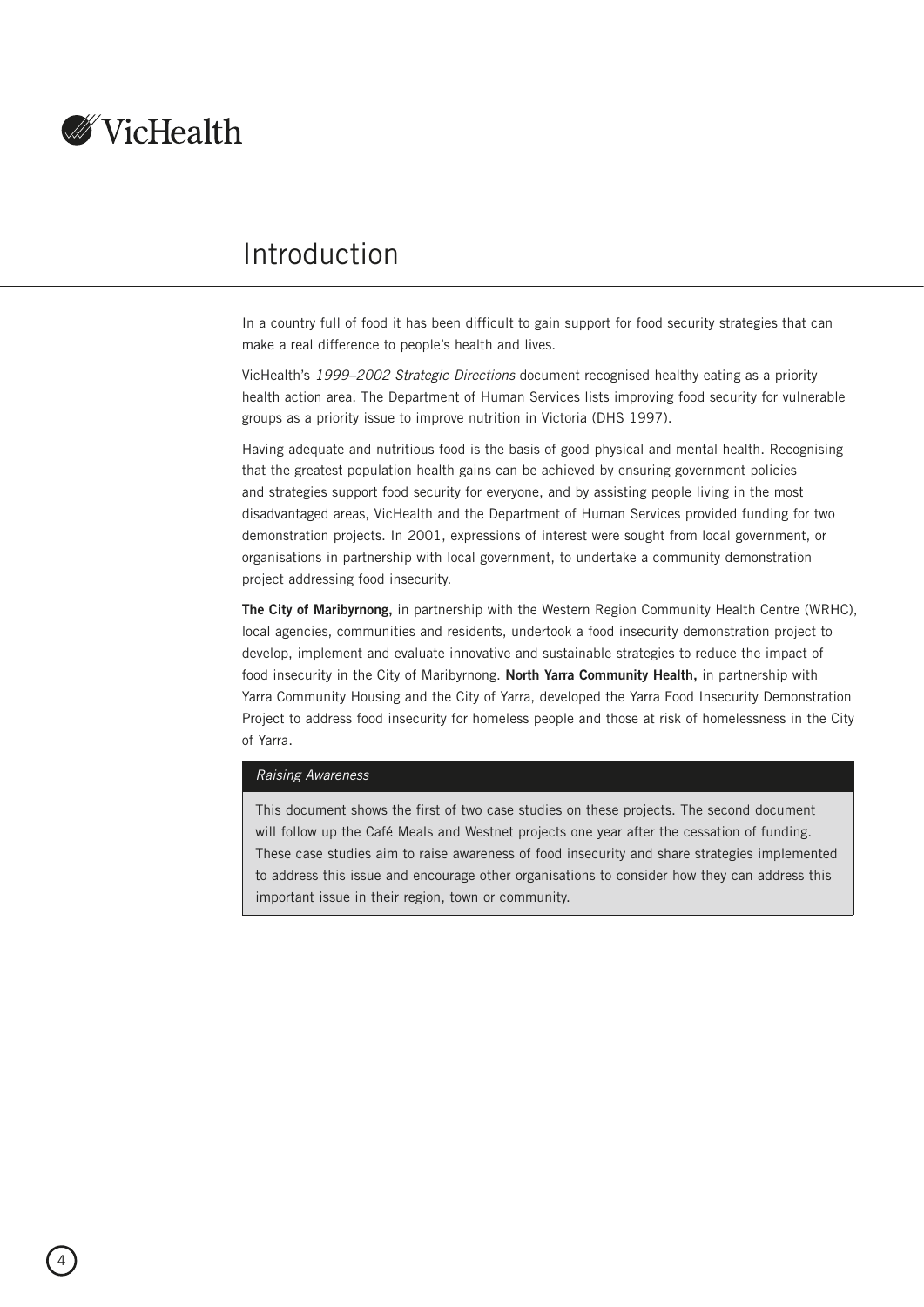

# <span id="page-6-0"></span>Understanding Food Security

# What is food security?

The term 'food security' can be defined as:

'access by all people at all times to enough food for an active, healthy life. At a minimum this would include having acceptable, nutritionally adequate and safe foods available and the ability to acquire food in socially acceptable ways without resorting to emergency food supplies or coping strategies.'

#### **VicHealth Terms of Reference for the Food Insecurity Demonstration Projects**

In Australia, food security problems are invisible to most people; resources to address food security issues are limited; and a lack of awareness and understanding of food security means there are few frameworks or models to address the problem.

The Food Insecurity Demonstration Projects helped to build experience and knowledge to develop potential frameworks and models.

# What causes food insecurity?

Many factors that can lead to food insecurity are beyond the control of individuals. For example, food is no longer just a commodity needed to keep people alive and healthy; it is produced for profit. Today, access to food requires having good health and access to income, electricity, petrol and transport. Therefore, lack of entitlements, such as income, health and education, have an impact on food security.

'As an asylum seeker I am not entitled to financial benefits for the first two years of arrival in Australia. With no income, I cannot buy food for my family, and when we first arrived I did not speak any English or know how or where to shop for food. In my country we grew our own food. People don't do that here much.'

#### **Resident in discussion with Council staff**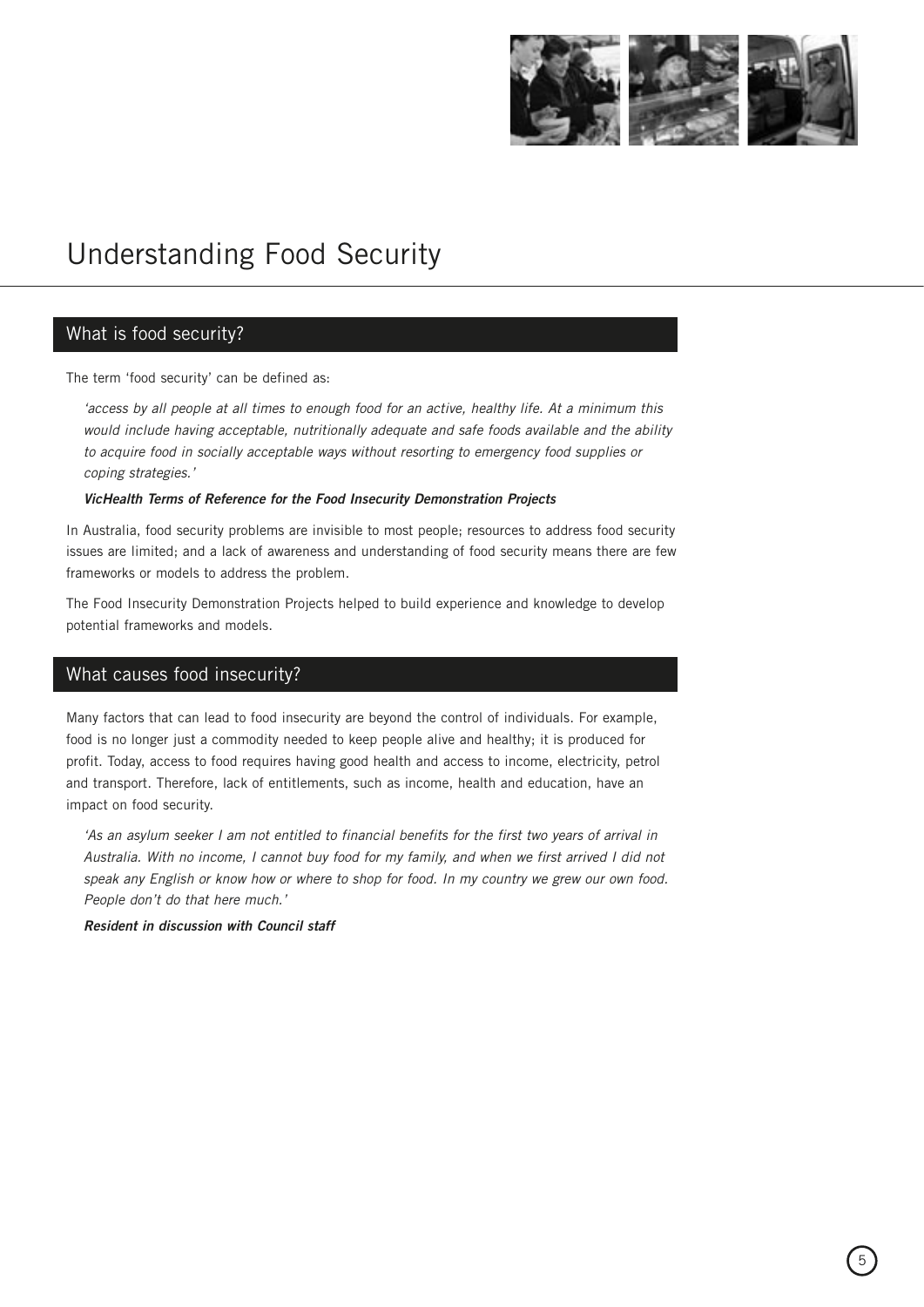<span id="page-7-0"></span>

# Who is affected?

Food insecurity can be experienced by anyone.

Research and consultation shows that the people most at risk of food insecurity include:

- **People with no, low or inadequate income** pensioners, asylum seekers, people overcommitted financially or with no access to pensions.
- **People with inadequate accommodation** homeless people, people in substandard accommodation, rooming houses and supported residential services with no, or inadequate, cooking facilities.
- **People from culturally and linguistically diverse backgrounds** have difficulty understanding the 'system' and accessing appropriate food.
- **People with health needs** such as chronic addictions, disability, acquired brain injury, chronic health conditions, poor dental health.
- **People who are isolated** with limited transport, poor mobility and frailty.
- **Single people and single-parent households** particularly older people and recently arrived families.
- **Young people** don't have the skills and resources to buy and prepare food; parents don't have the resources.

'People on social security benefits below the poverty line have to decide what to spend their limited money on – food versus accommodation.'

#### **Stakeholder, Maribyrnong**

'I don't get around as well as I used to after my hip replacement and after Bill, my husband, passed away I find it even more difficult to get out because I can't drive. Getting to the supermarket is a chore – with all of those bags to carry. I can't afford a taxi to get to the supermarket and I can't carry all those bags on the bus. Some days even getting around the aisles I struggle. I don't shop very often now. I make do with what I've got. I'm at home a lot, looking at these four walls with no one to talk to.'

**Resident in discussion with Council staff**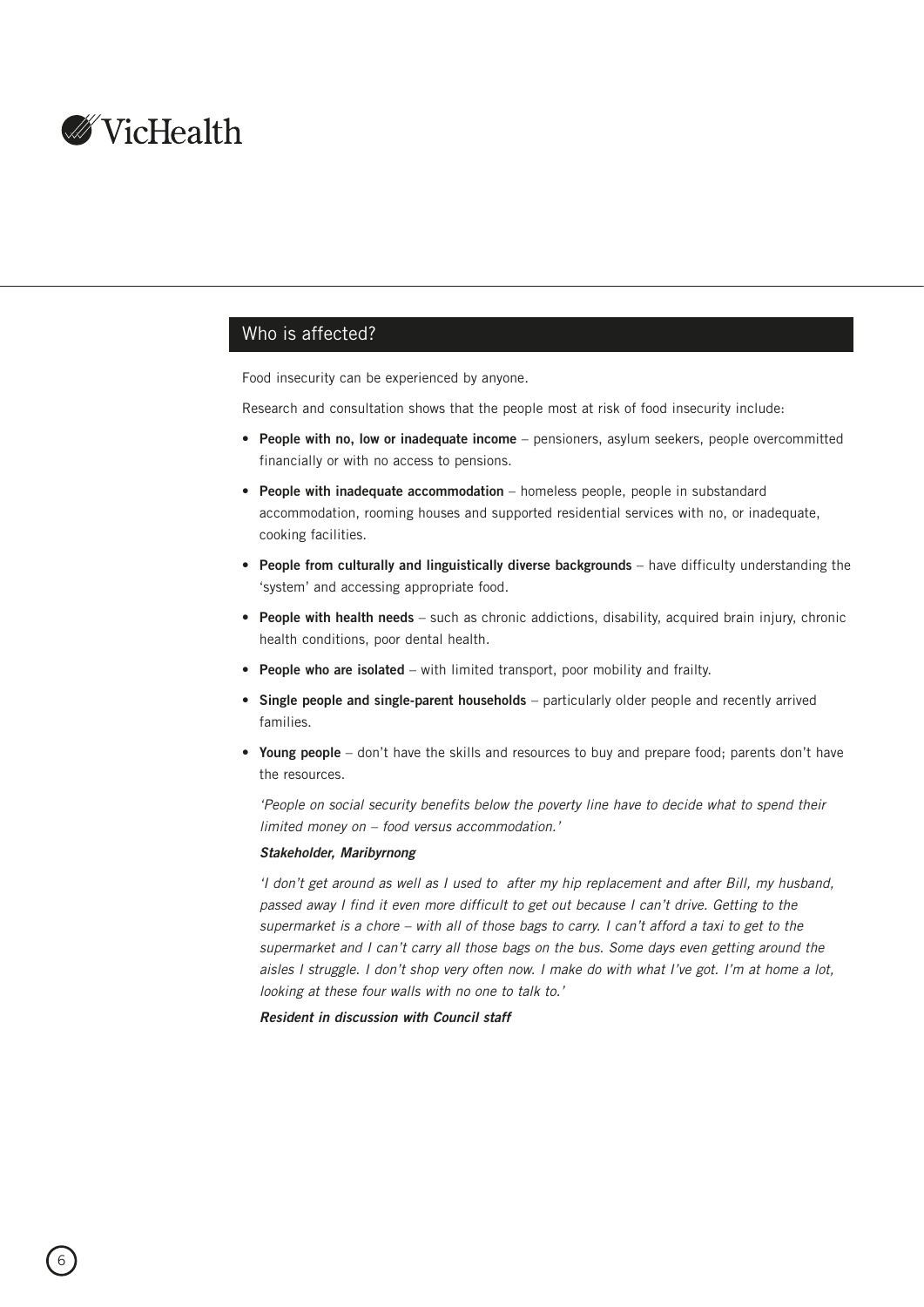

# <span id="page-8-0"></span>What's happening across Australia and locally?

In Australia most people are not aware that food insecurity is an issue.

Research indicates otherwise:

- The ABS 1995 National Nutrition Survey found that food insecurity was reported by 5 per cent of people aged 16 years and over.
- The Victorian Burden of Disease Estimates for Victoria (DHS, 2000) indicates that low fruit and vegetable intake has a greater impact on health than the use of illicit drugs and alcohol.
- The Australian Institute of Health and Welfare (1999) estimates that the number of years of life lost due to diet-related disease is 70 percent of that for smoking.

To effectively address food insecurity, action is needed at the personal, community, local, state and federal government levels as well as globally.

At a national level, food insecurity is a priority issue in the *Eat Well Australia National Nutrition* Strategy (SIGNAL, 2000) and the Australian National Food and Nutrition Policy (Commonwealth Department of Health, Housing and Community Services, 1992).

In the 1995 National Nutrition Survey 4.6 percent of people over 16 years said that in the last year there were times when they ran out of food and couldn't afford to buy more. Based on these figures, it is estimated that several hundred thousand Victorians are at risk of food insecurity. The Working Group of the Nutrition Advisory Committee, Food Security and Vulnerable People (DHS, 2000) stated the goal was to 'increase access by vulnerable and at-risk people to adequate amounts of food that is safe, nutritious, affordable, culturally acceptable and sustainable in the long term'. The report recommended a coordinated approach involving many players over the long term.

Only a few projects, for example in Darebin, Fitzroy, Penrith and South Sydney, have addressed food security in local government areas. These projects found that food security needs to be linked to other community activities, such as housing strategies, community and urban planning, healthy cities and environments for health to have an impact.

While local government can encourage local improvements, unless the fundamental issues that affect food security are addressed, food insecurity will continue to be a problem.

'There needs to be a greater focus in the heads of decision makers – Council staff, town planners, community agencies and possibly traders.'

**Stakeholder, Yarra**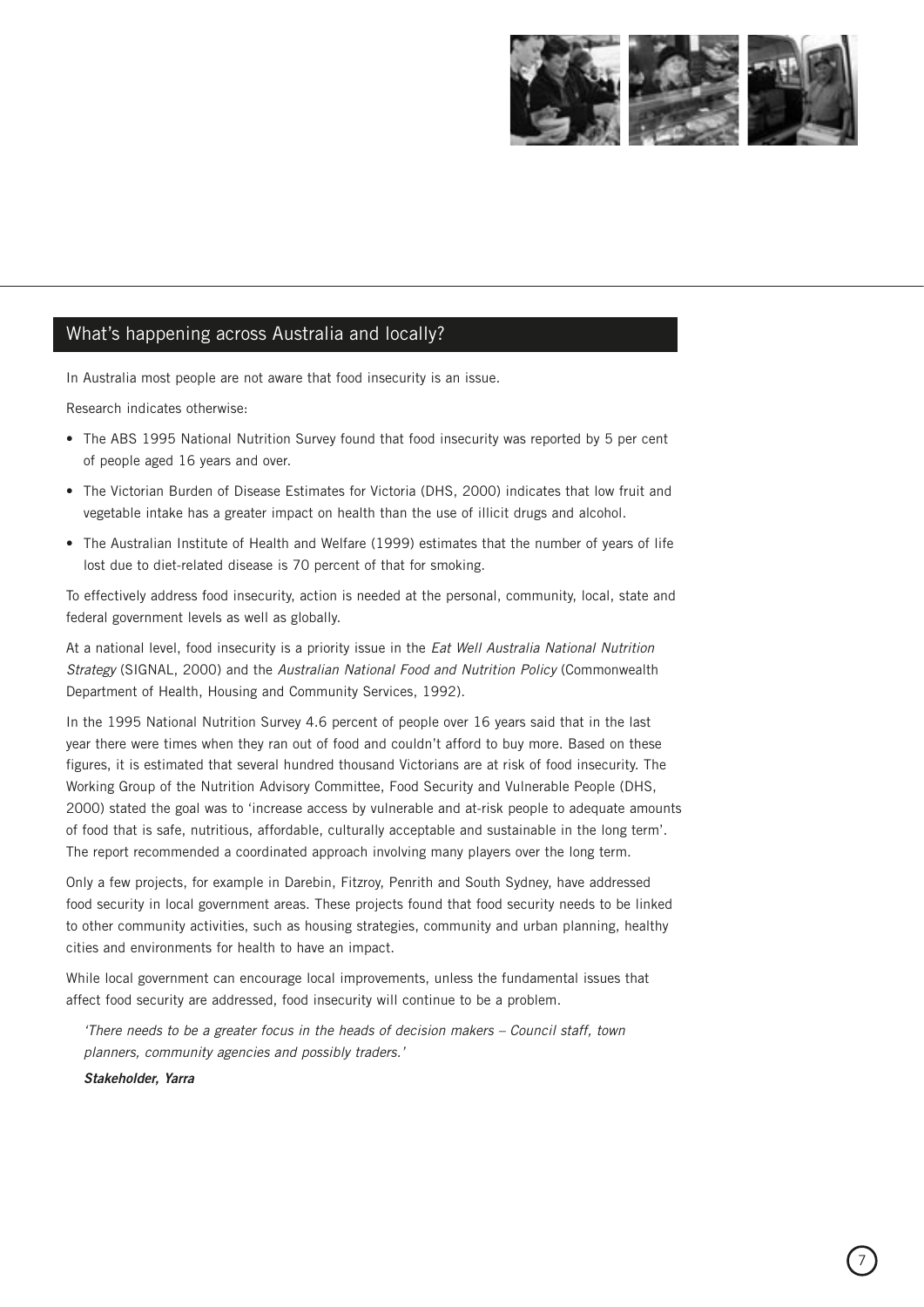<span id="page-9-0"></span>

# The Maribyrnong Project

An Overview

# Food insecurity in Maribyrnong

The City of Maribyrnong has a high proportion of its population at risk of food insecurity. The municipality has an industrial heritage and while higher income earners are moving into the area, many residents are low income earners. In fact, around 45 per cent of households earn less than \$26,000 per year (compared to 31 per cent of households in the Melbourne Statistical Division). The municipality has one of the highest unemployment rates in Melbourne and is considered to be one of the most disadvantaged urban municipalities in Australia (ABS 2001 Census data).

The City of Maribyrnong is just to the west of Melbourne. It is home to more than 60,000 people, almost half of whom were born overseas and speak a language other than English at home (ABS 2001 Census data).

The main problems in relation to food insecurity are poverty and disadvantage, poor housing and accommodation, lack of private and public transport to food shops and limited local food shops.

The Maribyrnong City Council (MCC) identified food security as an issue some years ago and has been concerned at the increasing need for emergency food relief in the municipality. In March 2000, dietetics students at Western Region Health Centre (WRHC) conducted research into food insecurity in Footscray. This research confirmed the increasing demand for emergency food relief and identified gaps in where and how relief was available.

In June 2000, Maribyrnong City Council facilitated a community forum attended by 22 local agencies.

This consultation formed the basis of the expression of interest submitted to VicHealth and DHS by the MCC and WRHC. The nature of the submission, the need for resources and the fact that Council already had strong networks throughout the community and the welfare sector, meant that the project was best placed in Council. WRHC maintained a role through the project committee and Muller provided ongoing assistance and advice.

# What we wanted to achieve

The overall aim of the Maribyrnong Food Insecurity Demonstration Project is to work with local organisations, communities and services to develop, put into action and evaluate short and long term strategies to reduce food insecurity in the City of Maribyrnong.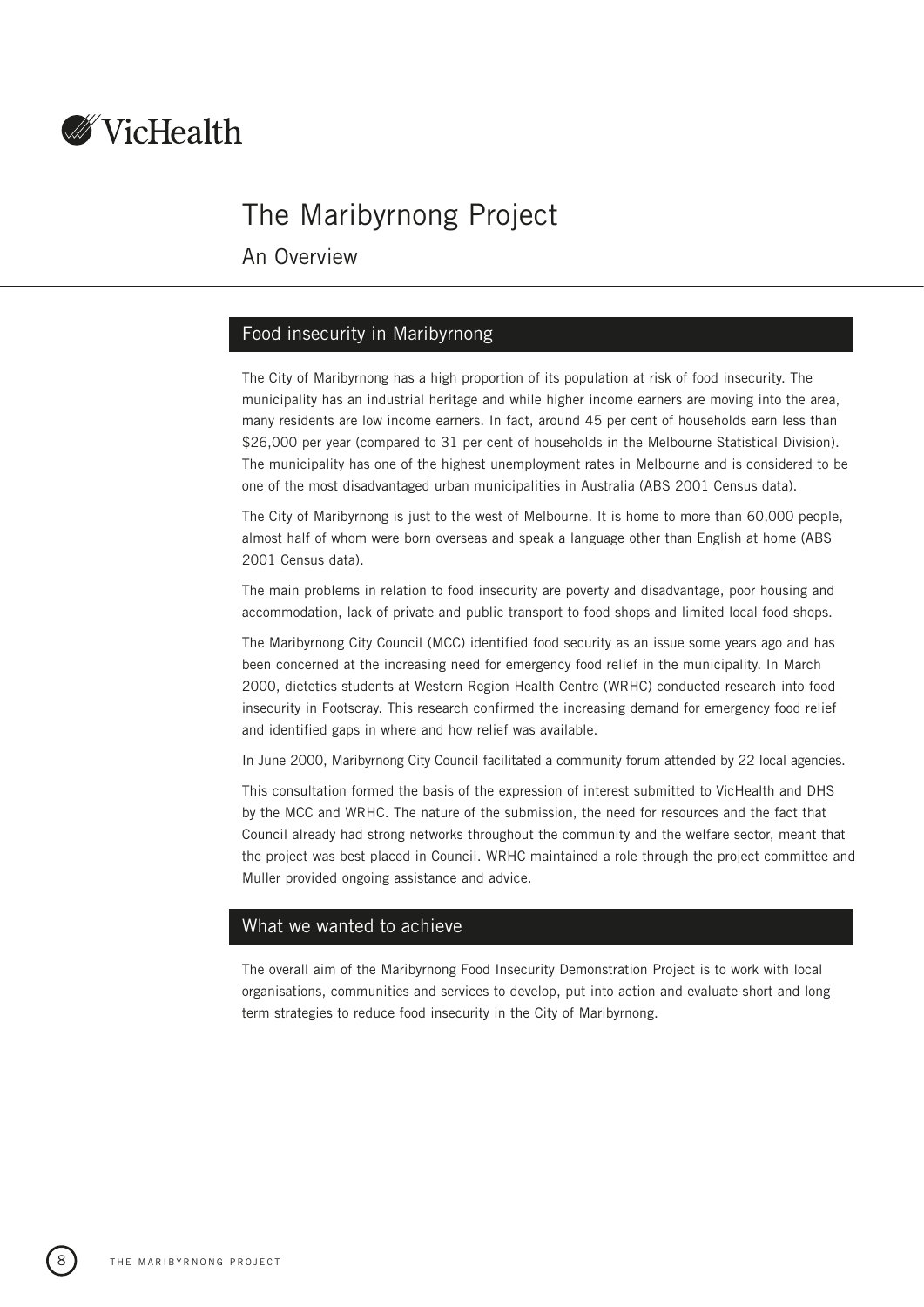

#### <span id="page-10-0"></span>An idea becomes a project

The project was initiated by the WRHC Health Promotion Coordinator and Dietitian, Sharon Muller, who involved some Masters-level dietetics students in research to explore food access issues in Footscray.

'I was keen to extend our response from just providing advice (nutrition education) to clients to actually working to change issues such as poor access to food.'

### **Sharon Muller, Health Promotion Coordinator and Dietitian, WRHC**

The students found that demand for emergency food relief was increasing and there were gaps in service availability. When Muller discussed the issue with colleagues and others in the welfare field, she found that people were keen to get involved.

'It appeared to be an issue that was close to their hearts and their work.'

**Sharon Muller, Health Promotion Coordinator and Dietitian, WRHC**

# Consulting widely

The project officer consulted widely and often through community networks, residents' meetings, discussions between Council and agency staff and meetings of representatives from Council teams.

The MCC project officer set up three working groups–the Food Relief Working Group, Food Supply Working Group and Food Security Policy Working Group and a Garden Audit Across Branch Team. In addition, three specific forums were held: Food Insecurity Forum, Food Relief Forum and the Meals Access Forum. These were attended by 656 people from 33 agencies and eight Council departments. In total, there were 197 individual meetings - 64 with Council staff or Councillors, 64 with individual agencies, 20 interagency meetings, participation in 22 forums (10 with residents, 12 with agencies), 13 working group meetings and 14 steering committee meetings. (Maribyrnong City Council, Food Insecurity Maribyrnong Community Demonstration Project, Final Project Report August 2001–December 2002, vol 1, p.6).

'It is starting to happen in Maribyrnong. There has been a concerted effort to engage a lot of stakeholders and peak organisations and agencies…a lot more people are knowledgeable about the issue…'

**Stakeholder, Maribyrnong**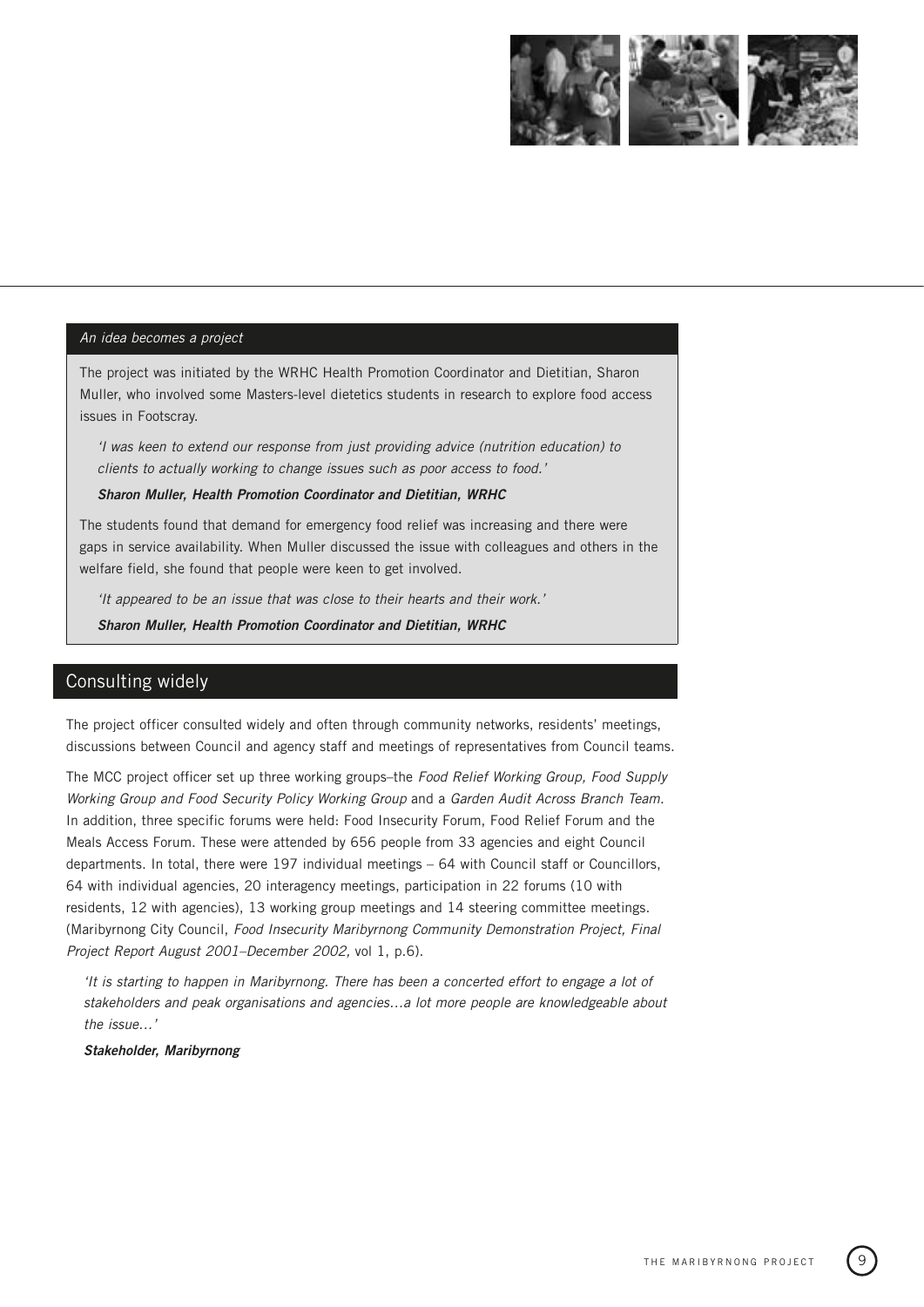<span id="page-11-0"></span>

This consultation provided information about food insecurity, what was being done to address it and plans for the future. It also helped to raise awareness and understanding of food insecurity and gain support for strategies.

'From a fruit industry point of view…the Food Insecurity project has been interesting and rewarding. It shows large scope for additional activity and arrangements in the future.' **Stakeholder, Maribyrnong**

# The role of partnerships

Partnerships were crucial to the success of the project. Each of the strategies relied on agencies and people getting together to contribute their skills, ideas and services. Both the forums and the project officer provided an important way for people to link up.

'Perhaps the most important and successful aspect of this project was the development of partnerships linking people and organisations. People learnt what others were doing and connected with them.'

# **Paul Greco, MCC Project Officer**

The Project Steering Committee members emphasised:

'The importance of coordination, the need for political advocacy, the importance of networking to inspire a variety of alternative ways of addressing a shared issue of concern. There is much that can be done in sharing the existing resources we already have through better coordination.'

### **Wood, Swinburn & Burns, Methods and Cluster Analysis, p.125**

MCC was the lead agency, with project partner WRHC providing support through a community dietitian, membership on the steering committee and attending forums.

'As Council was the auspice agency, the relationship with them developed as more of a collaboration than a partnership. Because Council has the financial and management accountability this leads to greater responsibility within the organisation.'

**Sharon Muller, Health Promotion Coordinator and Dietitian, WRHC**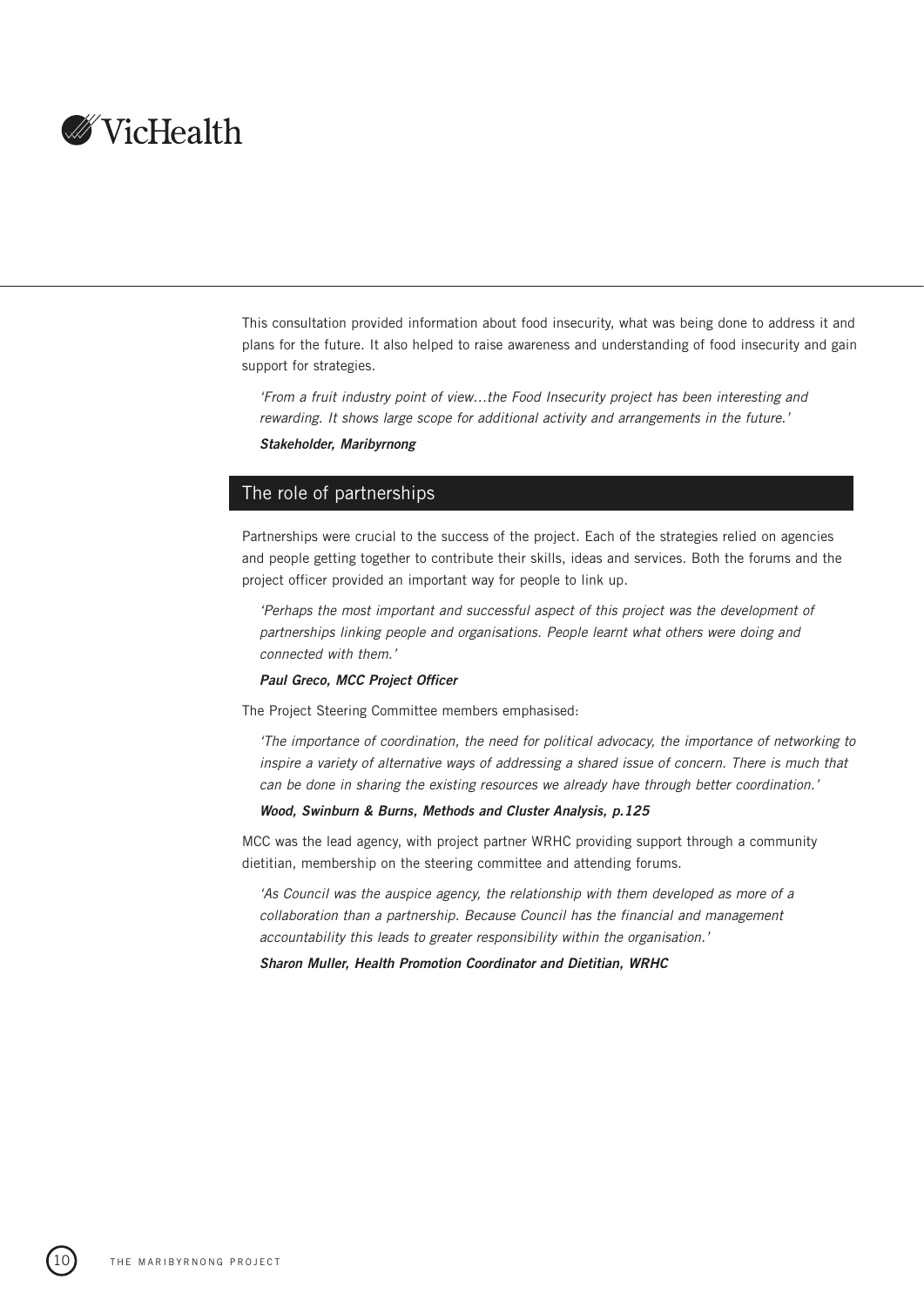

<span id="page-12-0"></span>Following this project, the WRHC is addressing food insecurity in its first Health Promotion Plan and is planning to form a Food Insecurity Coordination Committee to drive activities.

A common experience for most was that relationships began and continued through a shared commitment to project aims.

'These partnerships have developed through people's knowledge and networks and they are maintained because we are committed to achieving what we believe is a worthwhile goal.'

#### **Donald Gibb, Consultant, Fruit and Vegetable Industry**

Also common was the extension of the partnerships beyond the Food Insecurity Project and into new projects and initiatives.

'The partnerships developed through the project have been valuable in sparking efforts in other projects. Partnerships have enabled people to expand their role; they have provided a bigger setting for our work and given us a role in greater community change.'

**Sharon Muller, Health Promotion Coordinator and Dietitian, WRHC**

# The evaluation

The Deakin University School of Health Sciences evaluated the Food Insecurity Demonstration Projects to identify effective strategies that could be sustained and to recommend actions to address food insecurity in Victoria.

The evaluation found that the strategies chosen were largely sustainable. The Maribyrnong Project focused on initiatives that built on existing program and policy frameworks such as the Municipal Public Health Plan developing local cooperation, sharing resources and building the ability of the community and agencies to respond to the problem. It also emphasised the need to develop Council policies and dedicate resources to improve local food security.

'If funding is available for someone to be employed, then we can look at sustainable solutions.'

# **Stakeholder, Maribyrnong**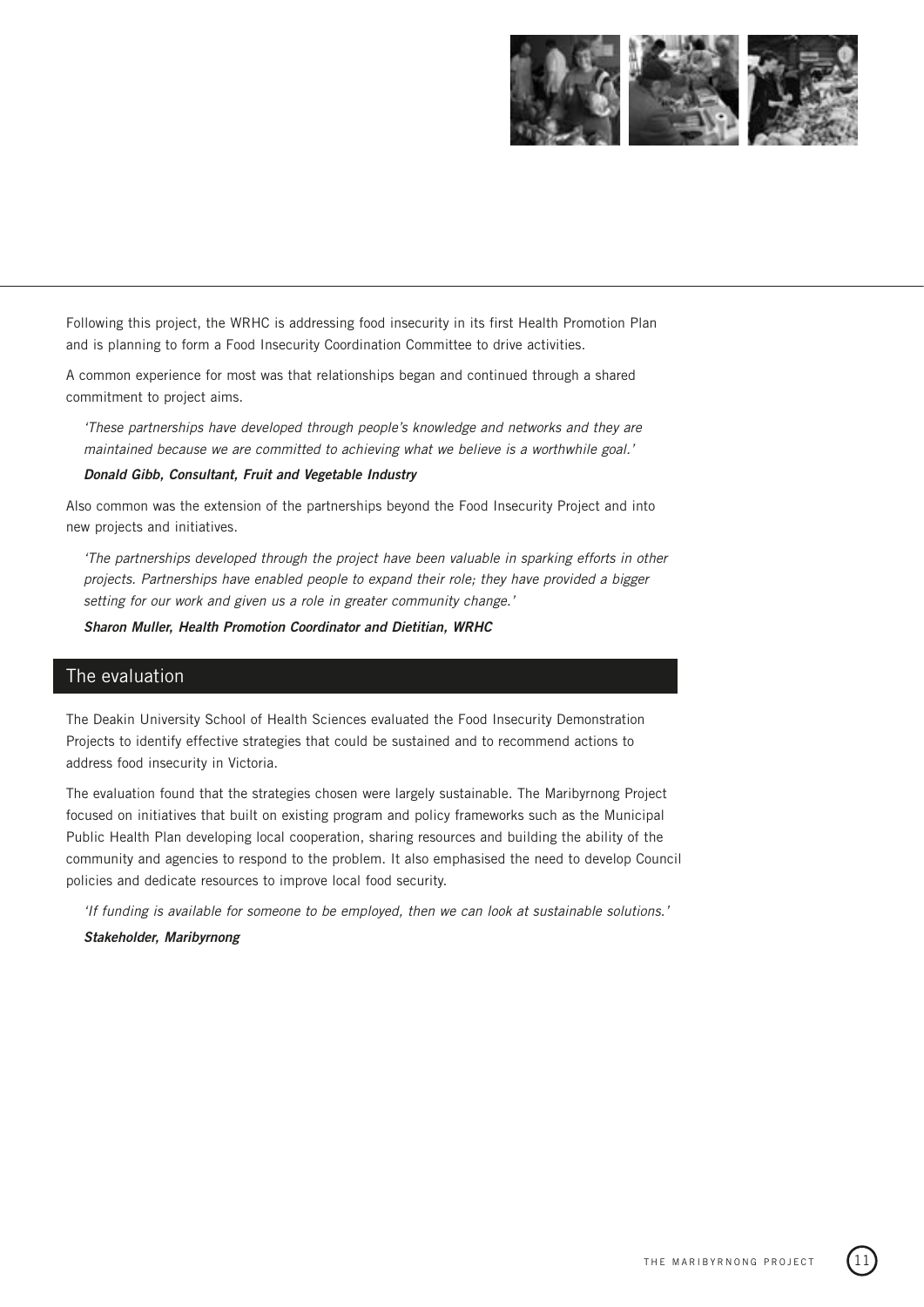# <span id="page-13-0"></span>[ADDRESSING FOOD INSECURITY – THE STRATEGIES](#page-26-0)

# Emergency Food Relief

#### THE STRATEGIES

**Emergency Food Relief**

#### Food Security Policy

stone Fruit and Vegetable Supply Project

# munity Gardens

#### als Acces

For further information about any of these strategies please contact the Public Health Policy and Planning Officer, Maribyrnong City Council on 9688 0237 or email@maribyrnong.vic.gov.au

# **Our aim**

To develop innovative models to improve the provision of Emergency Food Relief (EFR).

### **What we did**

The MCC held a food relief forum that brought together people and agencies in the region to discuss food insecurity and to examine what other organisations were doing to address the issue

From this, a smaller food relief working group was established to look at specific issues for the sector and the region. The working group included representatives from St Vincent De Paul, Salvation Army, Foodbank, Victorian Relief, Footscray Outreach Mission, Melbourne City Mission, One Umbrella, Wombat Lanigiro and the Inner Western Region Migrant Resource Centre.

'The small group approach was effective as it allowed us to work through issues strategically and share information'

#### **Hilary Bolton, CEO, Victorian Relief**

'It is almost surprising that the forum brought together emergency food relief agencies for the first time. This enabled them to share experiences and look at ways to work together in the future.'

**Shauna Jones, Health Promotion Officer, Department of Human Services Western Region**

#### **What we achieved**

The food relief forum and working group:

- provided an opportunity to talk and learn;
- produced a local Food Relief Services Guide and distributed it to more than 200 workers from 100 agencies;
- developed an Emergency Relief Model and presented it to VCOSS for consideration by the Emergency Relief Committee;
- contributed to the development of the Food Security Policy;
- provided a link between service providers;
- increased awareness of food insecurity and of culturally appropriate responses;
- encouraged the establishment of a Sunshine emergency relief network; and
- increased access to food supplies for four local agencies by signing up with Victorian Relief and Foodbank Victoria.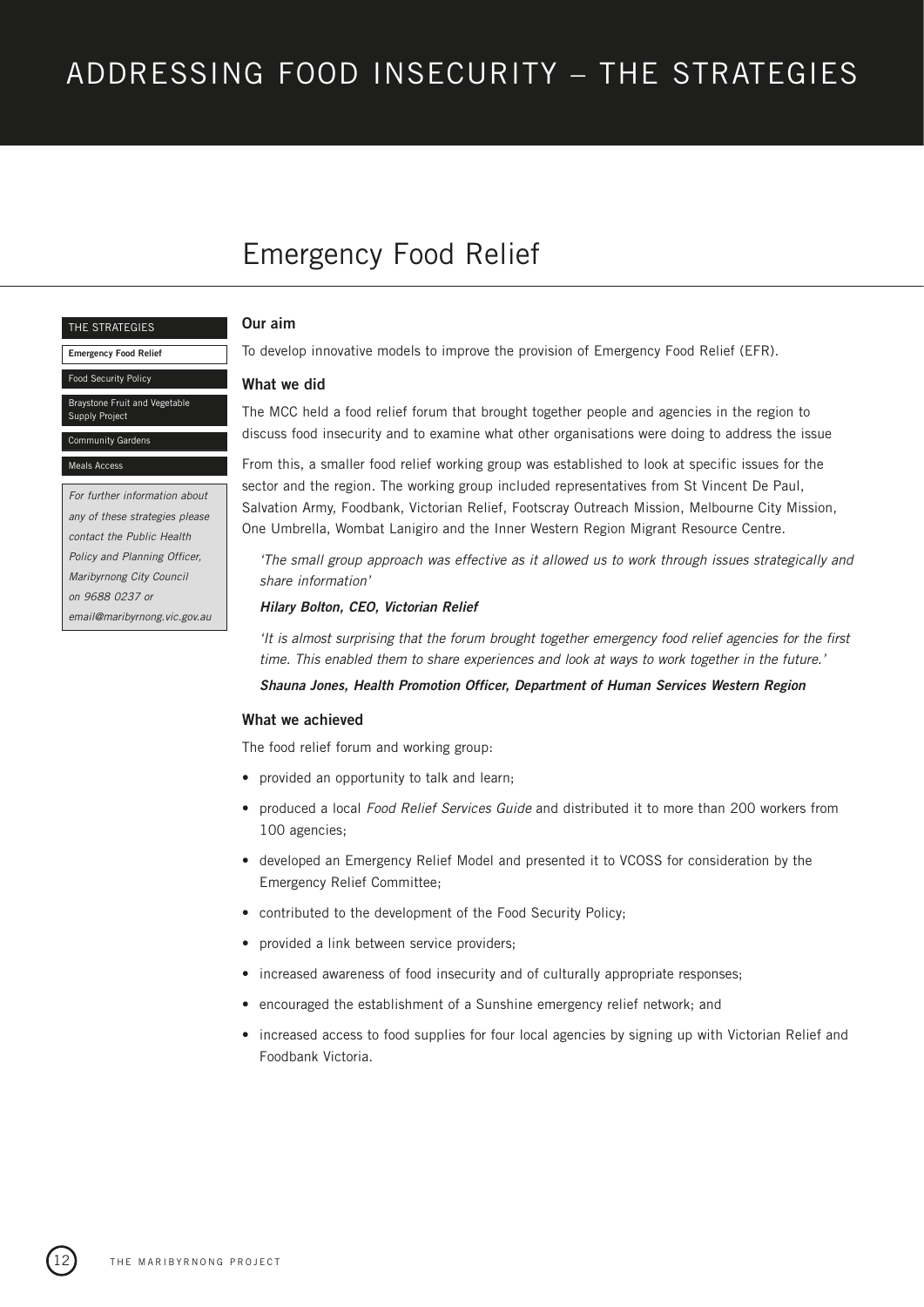

'Emergency food relief has so many splinter groups and is so diverse…it is not able to hit the nail on the head.'

# **Stakeholder, Maribyrnong**

'People are very excited by the connections made and discovering how people can work together. There have been small discoveries such as the agency of Wombat Lanigiro now getting assistance from Victorian Emergency Relief.'

# **Stakeholder, Maribyrnong**

### **The people involved**

Perhaps the main achievement of this strategy was that it developed strong partnerships between agencies working in the region.

'A major outcome was the development of relationships that have extended past the project date and provided the basis for people and organisations to continue to work together on other issues and projects.'

#### **Hilary Bolton, CEO, Victorian Relief**

This strategy brought together people from local and statewide organisations. It connected agencies and raised awareness of who is doing what. EFR agencies were linked to suppliers and improved their access to food for their clients.

'excellent participation by community workers…enthusiastic meetings…and informal partnership developed between members of the Working Group and also with other agencies.'

# **Wood, Swinburn & Burns, Multi-Site Evaluation, p.67**

## **The challenges**

The main challenge was continuing a level of funding and resourcing to support the work and finding the time and energy to participate in new programs. While there was a good level of cooperation, it was recognised that workers are stretched.

'As with other pilot projects, it is difficult to maintain the project when there is no longer a dedicated project officer.'

**Hilary Bolton, CEO, Victorian Relief**

#### **What happens next?**

The working group is keen to keep food insecurity on the agenda. It has asked MCC and WRHC to coordinate future meetings and to support VCOSS to further promote the EFR model and VicRelief to pick up relevant issues.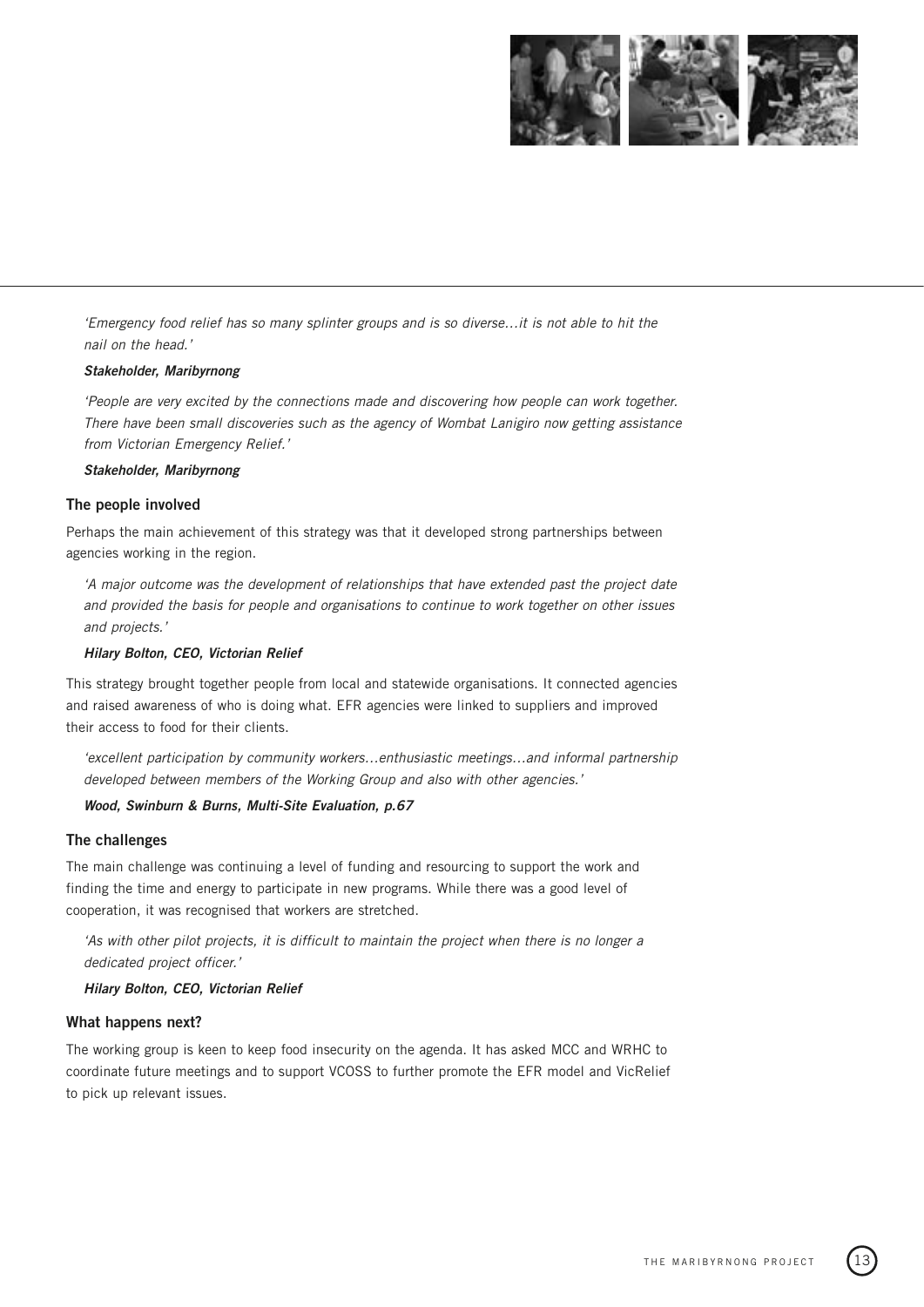<span id="page-15-0"></span>

# Food Security Policy

#### THE STRATEGIES

Emergency Food Relief

#### **Food Security Policy**

### Braystone Fruit and Vegetable

Supply Project Community Gardens

#### Meals Access

For further information about any of these strategies please contact the Public Health Policy and Planning Officer, Maribyrnong City Council on 9688 0237 or email@maribyrnong.vic.gov.au

# **Our aim**

To develop a food security policy for the Maribyrnong City Council.

# **What we did**

Before writing the policy, MCC Project Officer talked with community members, local organisations and Council staff.

A draft policy was developed by the Council team with representatives from the Environmental Health; Policy, Research and Social Planning; Family and Children's Services; Aged and Disability Services; Property Management; Open Space; and Community Development sections of the council.

This draft was circulated for comment to more than 100 people who participated in the project and feedback was received.

The policy was finalised in consultation with Council's Executive Management Team, and was adopted by the MCC in November 2002.

# **What we achieved**

- The City of Maribyrnong is one of the first councils in Victoria to develop and adopt a Food Security Policy.
- The Food Security Policy is a public document. It was adopted at a public meeting and is open to public scrutiny.
- The policy is being incorporated into the Municipal Public Health Plan 2002–2006 and will be reviewed as part of the Public Health Plan evaluation process.
- The policy guides Council's response to food insecurity.
- The policy promotes the benefits of all levels of government working together to ensure that everyone has access to enough food for an active, healthy life.

'Having a Food Security Policy adopted at local government level and incorporated into established statutory planning processes such as the Municipal Public Health Plan will help to keep the issue on the agenda. It will also provide opportunities to link this important issue to many other areas, such as Home and Community Care, mental health, neighbourhood renewal, children's services and homelessness.'

**Shauna Jones, Health Promotion Officer, Department of Human Services, Western Region**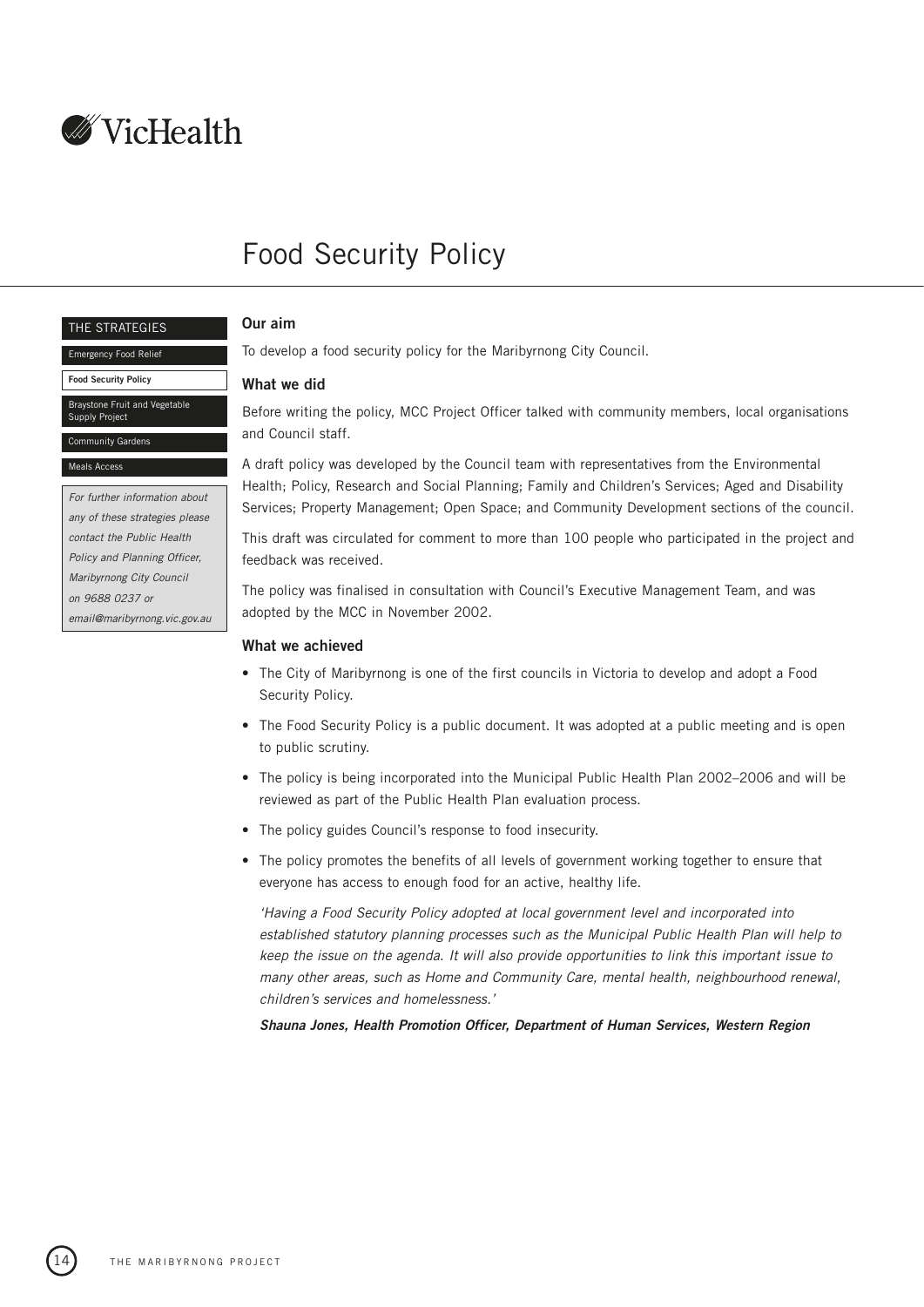

# **The people involved**

Many areas across Council helped to develop this policy and input was also obtained from the Food Security Working Group and through community consultation.

# **The challenges**

The major challenge in developing and adopting new policy is to gather the interest, support and resources needed to address a new issue. Incorporating the policy into the Municipal Public Health Plan has ensured that it will remain a priority.

#### **What happens next?**

The Food Security Policy will guide the way Council responds to food insecurity. The Public Health Policy and Planning Officer is responsible for implementing the policy and it will be reviewed regularly as part of the Municipal Public Health Plan.

# Where do I find the policy?

You can locate the Maribyrnong Food Security Policy at www.maribyrnong.vic.gov.au It is a PDF file under P for Policy and Strategies on the A–Z index.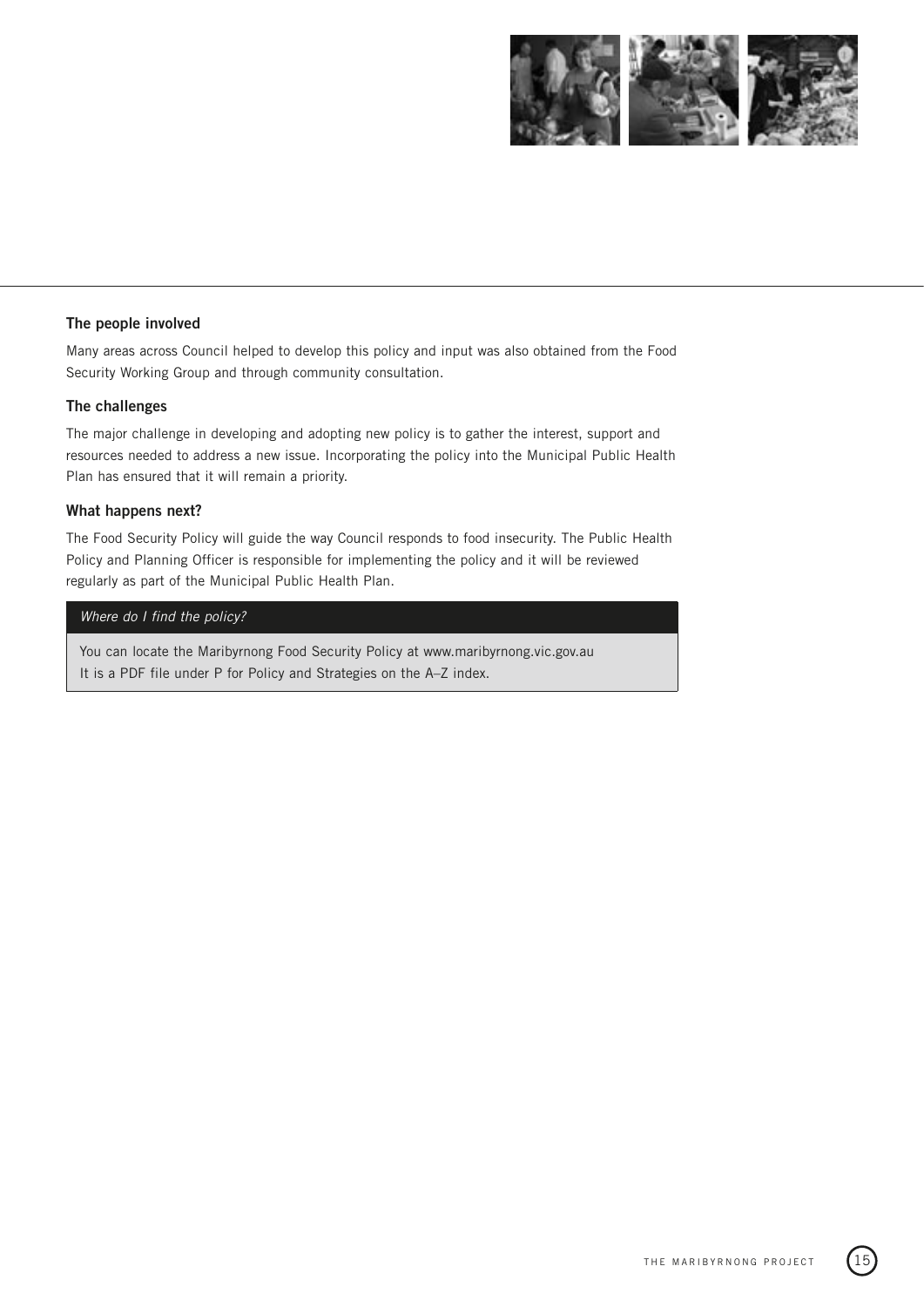<span id="page-17-0"></span>

# Braystone Fruit and Vegetable Supply Project

#### THE STRATEGIES

#### Emergency Food Relief

Food Security Policy

#### **Braystone Fruit and Vegetable Supply Project**

Community Gardens

#### Meals Access

For further information about any of these strategies please contact the Public Health Policy and Planning Officer, Maribyrnong City Council on 9688 0237 or email@maribyrnong.vic.gov.au

# **Our aim**

To give people living in Braybrook and Maidstone better access to fresh and nutritious food.

#### The Target

The Braystone Fruit and Vegetable Supply Project targets people living in an area of significant social disadvantage and where there is not an adequate local food supply. It is aimed at people who find it difficult to access fruit and vegetables, particularly people on low incomes, the aged, frail and isolated.

'There is an absence of local community shops selling fresh food – particularly fruits and vegetables – and no outlets at all of this kind in the suburbs of Braybrook and Maidstone.'

**Stakeholder, Maribyrnong**

#### **What we did**

The main strategy was to provide options for accessing low-cost fresh fruit and vegetables through a shop, van and home delivery.

'Not everyone in the municipality has a car. There is very low ownership in Braybrook/Maidstone and a large concentration of elderly live there.'

#### **Stakeholder, Maribyrnong**

This project was raised by WestNet, a local disability organisation established to provide support and education to people with a disability and respite for parents and carers, during discussions with the Council project officer about kitchen availability.

Establishing the project involved collaboration between MCC, WestNet and the Food Supply Working Group, which included representatives of MCC, Braybrook Community Centre and WRHC. A small group of residents in Braybrook were involved in focus groups to provide understanding of local needs and the best sites for delivery and sales.

WestNet management, staff and clients were enthusiastic from the start. The facilities were well suited to a shop, with access to a loading bay, forklift, sink, toilets and entrance hall.

'This project provides much needed community services and a way of involving people with a disability in a worthwhile, meaningful community project'.

#### **Barbara Gillies, Program Manager, WestNet**

VicHealth put the MCC project officer in contact with a consultant who liaised with growers to provide wholesale fruit and vegetables.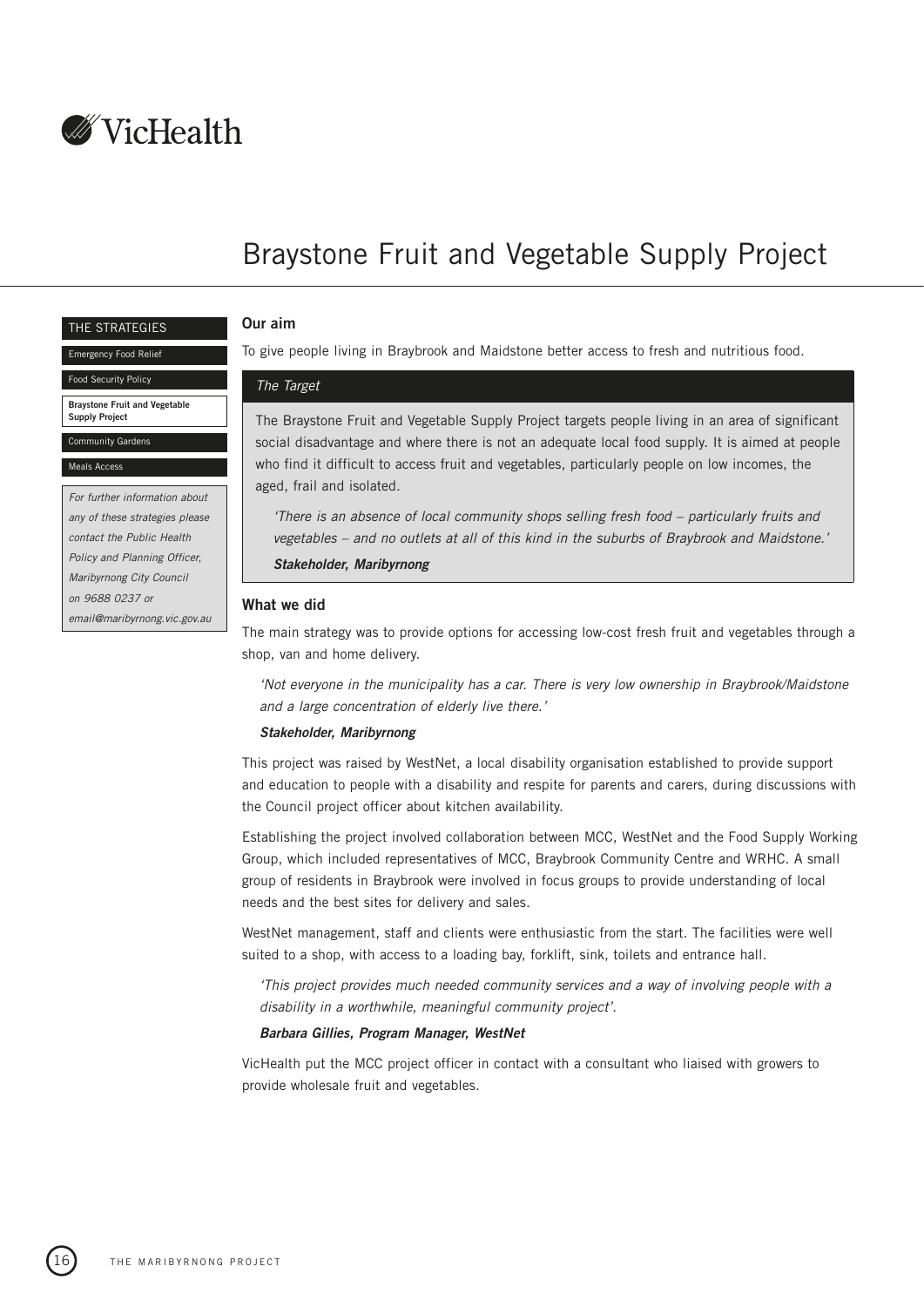

### **What we achieved**

- WestNet operates a shop, a phone order and delivery service, and a van that visits public housing estates, rooming houses and elderly persons' estates.
- The project provides a valuable service to the local community and has greatly improved access to affordable, nutritious food.
- The project gives WestNet clients the opportunity to work in a shop and develop their literacy, numeracy, communication skills and improve their self-esteem. The project has been so popular that there is a waiting list for clients to become involved.
- The Braybrook/Maidstone Working Group initiated some local projects to improve community food security. They used low-cost farm fruit at community celebration days, helped the local tenants union develop a community garden and assisted the Braybrook Garden Group to find a site for a community garden.

#### **The people involved**

This project demonstrates what can be achieved through partnership.

The MCC Project Officer worked closely with WestNet to prepare documentation for Council. WestNet management, staff and clients were enthusiastic and VicHealth provided valuable links to a fruit and vegetable supplier.

'The partnership with the Council project officer was productive and rewarding and VicHealth provided excellent support and guidance.'

#### **Barbara Gillies, Program Manager, WestNet**

The partnership with the fruit growers was also vital. It enabled WestNet to provide quality produce at affordable prices and the growers to be part of a worthwhile community project.

# Making the connection

Donald Gibb, a consultant with many years experience in the fruit and vegetable industry, became involved in the project through his connection with VicHealth and interest in other nutrition projects. VicHealth put Gibb in contact with MCC's project officer, Paul Greco, and, following discussions, they determined that Gibb could find growers and wholesalers who would be prepared to provide fresh fruit and vegetables and WestNet could provide the storage and distribution.

'I was amazed when I saw the facilities at WestNet. The coolroom was exactly what was needed to ensure proper storage of bulk deliveries of fruit and veg.'

Donald talked to wholesalers at Melbourne Markets, took some of them to WestNet to see the facilities and got them involved.

'These partnerships came out of people knowing the right people and they have lasted because the partners share enthusiasm for the projects'.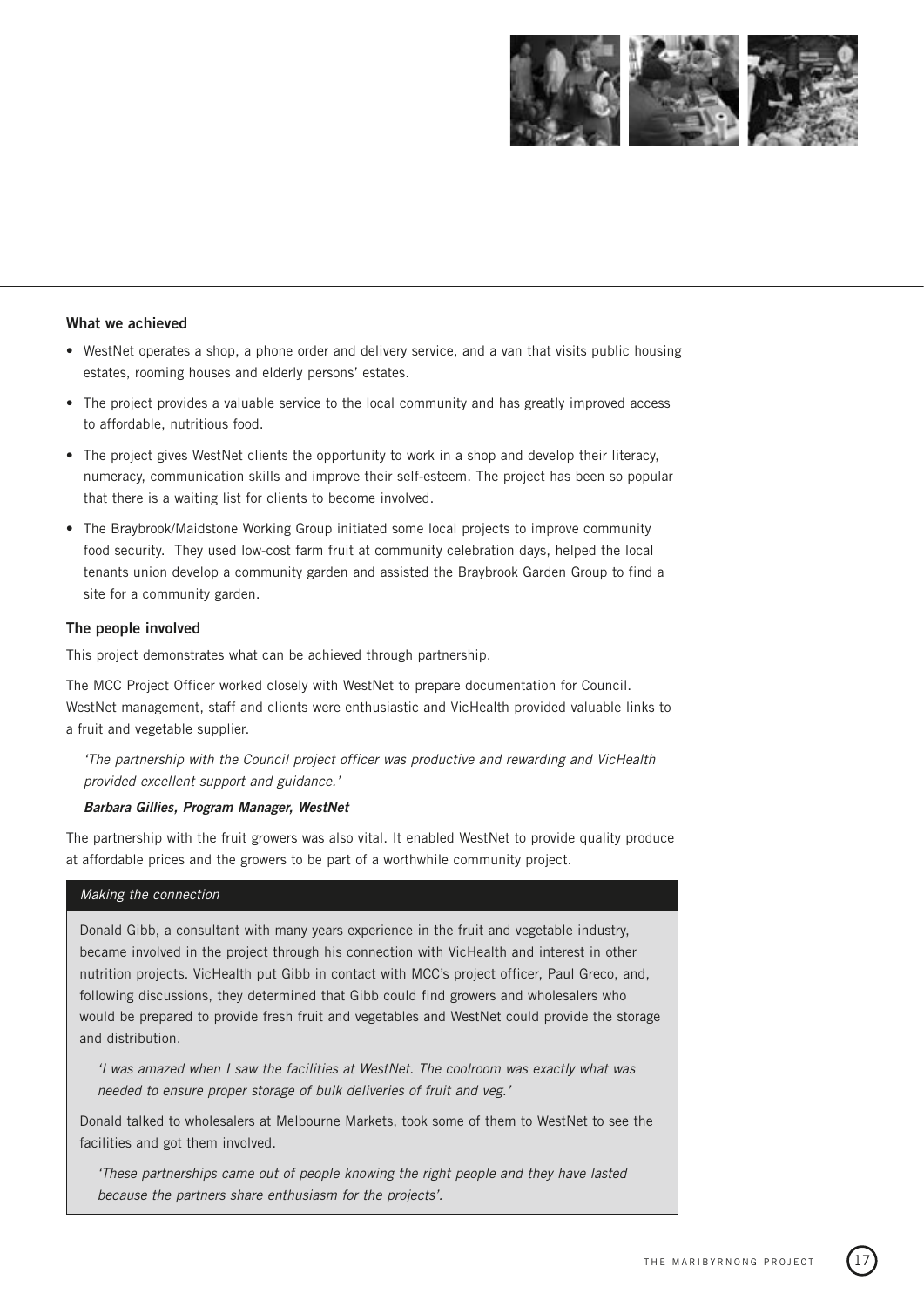

# **The challenges**

The major challenges faced by this project were:

- **Council requirements** MCC required permits and placed restrictions on signage, opening hours and parking. Preparing plans for Council approval took months and decisions were made to comply with planning requirements so that the project could begin. Changes to opening hours and signage will be discussed with Council at the end of the demonstration project period.
- **Resources and support** Being able to dedicate staff and funds to programs is an ongoing challenge for organisations like WestNet, where workers and budgets are already stretched.
- **Location** As the shop is not located with other shops, it does not attract passing trade. Because only limited signage is allowed, the shop relies on promotion through word of mouth, letterbox drops, local newspaper advertisements, use of existing networks and display of information at various community venues.
- **Market monopoly** A major challenge was entering a market that is dominated by large and experienced buyers, such as supermarket chains, that can influence wholesale activity. For this reason, the growers who supply WestNet remain anonymous.

#### **What happens next?**

WestNet intends to continue to provide the service. This will require dedicated staff and funding and cooperation with local agencies to identify people who need the service.

'WestNet is extremely committed to this being a sustained program five to ten years beyond the Food Insecurity Demonstration Project. We have a positive role putting something back into the community.'

**Stakeholder, Maribyrnong**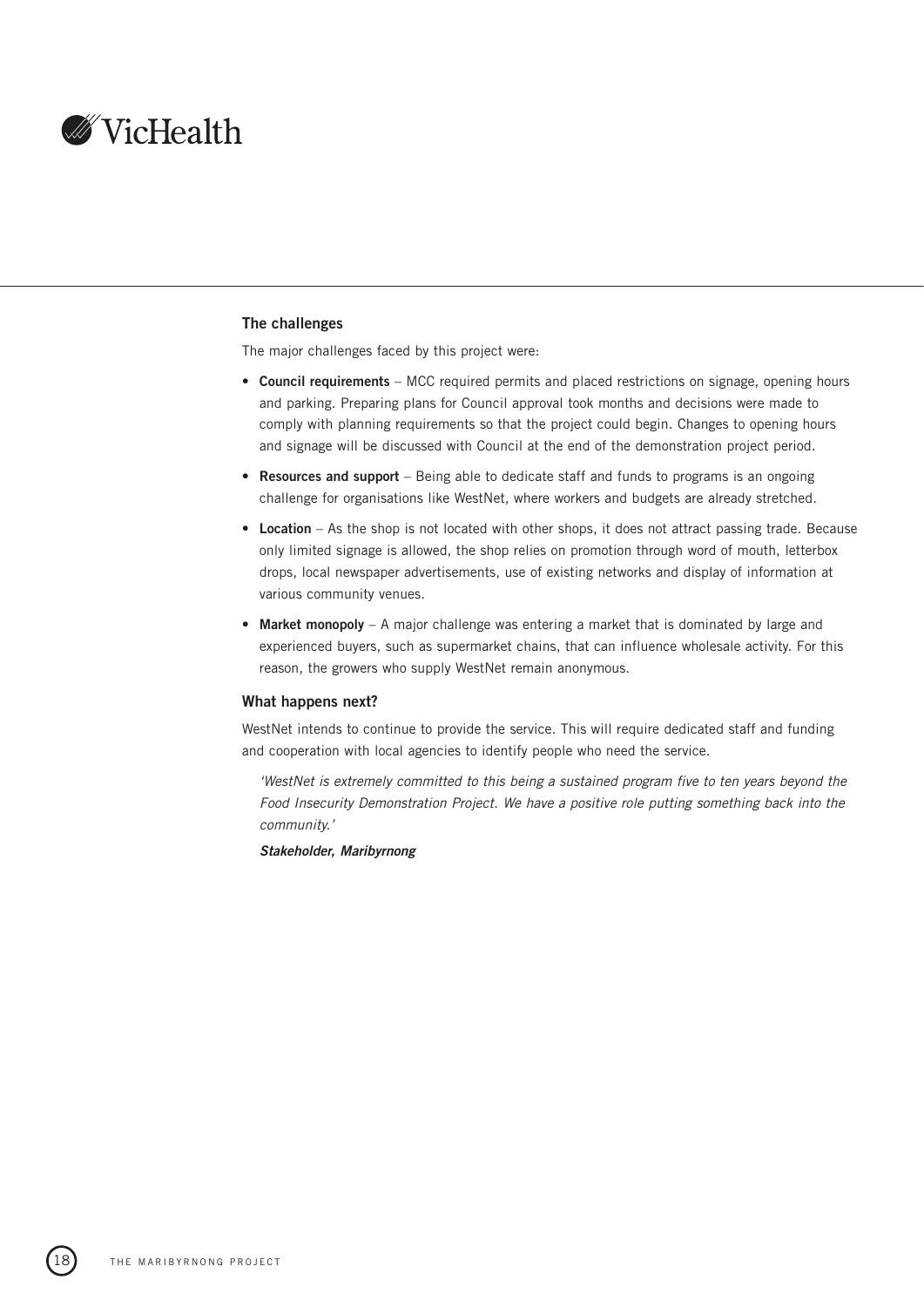

# <span id="page-20-0"></span>Community Gardens

# **Our aim**

To help people develop skills to produce their own food.

# **What we did**

Council provided information and support to the Braybrook Garden Club, the Inner West Community Garden Collective and the Braybrook/Maidstone Tenants Association community garden.

'The Project Officer is great at communicating, bringing people together and maintaining interest…'

#### **Stakeholder, Maribyrnong**

Residents, agencies and people with experience in community gardens were referred to garden groups. For example, the MCC project officer referred people to assist with the Maribyrnong Detention Centre Garden Project and with preparing a funding application to the Department of Immigration, Multicultural and Indigenous Affairs.

Council promoted the development of gardens by identifying suitable Council-owned sites.

#### **What we achieved**

- Information and support was provided to existing and new community garden groups.
- MCC has completed an audit identifying Council-owned sites that have in-principle support for use as community gardens.

### **The people involved**

The main achievement was linking people and organisations to enable them to develop initiatives and connect people with mutual interests to strengthen the community they live in.

There was widespread support for community gardens, with interest from new arrival communities, schools, older community members, young people, public tenants associations, Maribyrnong Detention Centre detainees and local families and residents.

Council acted as a facilitator, providing leadership, negotiating with residents and landowners and linking experts with interested community members.

#### THE STRATEGIES

Emergency Food Relief

Food Security Policy

Braystone Fruit and Vegetable Supply Project

**Community Gardens**

#### Meals Access

For further information about any of these strategies please contact the Public Health Policy and Planning Officer, Maribyrnong City Council on 9688 0237 or email@maribyrnong.vic.gov.au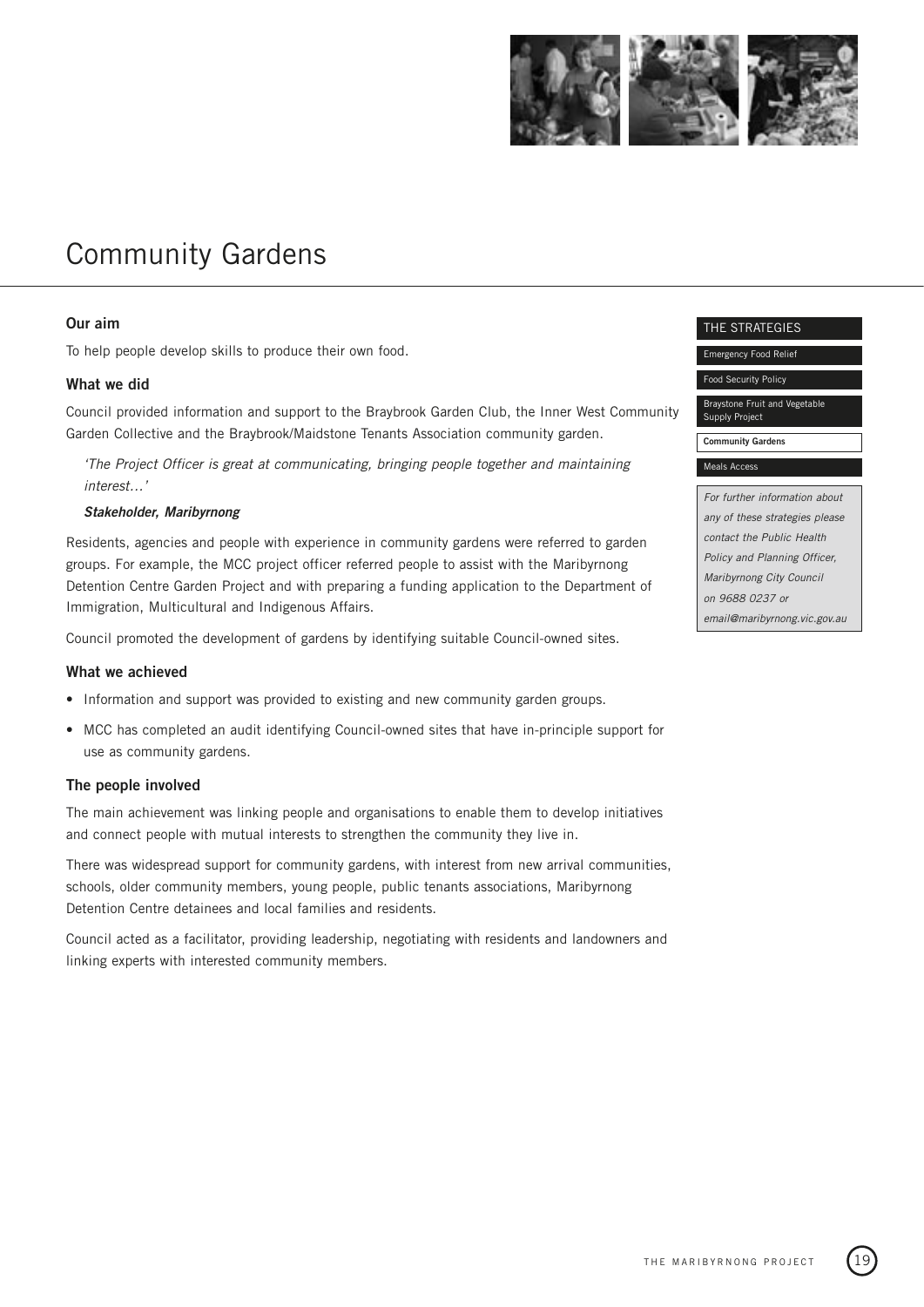<span id="page-21-0"></span>

### **The challenges**

It is a challenge when setting up a community garden to find a suitable site that includes easy access, is big enough and has neighbours that are happy with the idea. Traditionally, the gardens that have met with least resistance are those located on 'ugly' sites. The challenge is to find a suitable site that has Council and community support.

Community garden programs need to be linked to other Council open-space programs and community initiatives that promote social connection. They also need ongoing support and resources from Council.

'The challenge is to try to think creatively around the problems of food insecurity and to build the capacity of the organisation to address it…'

# **Stakeholder, Maribyrnong**

# **What happens next?**

Council will continue to identify suitable sites through the Open Space Strategy.

Proposed sites need a development plan that addresses issues such as:

- gaining local support;
- accredited soil testing;
- resources for construction;
- clear management and maintenance arrangements; and
- options for funding.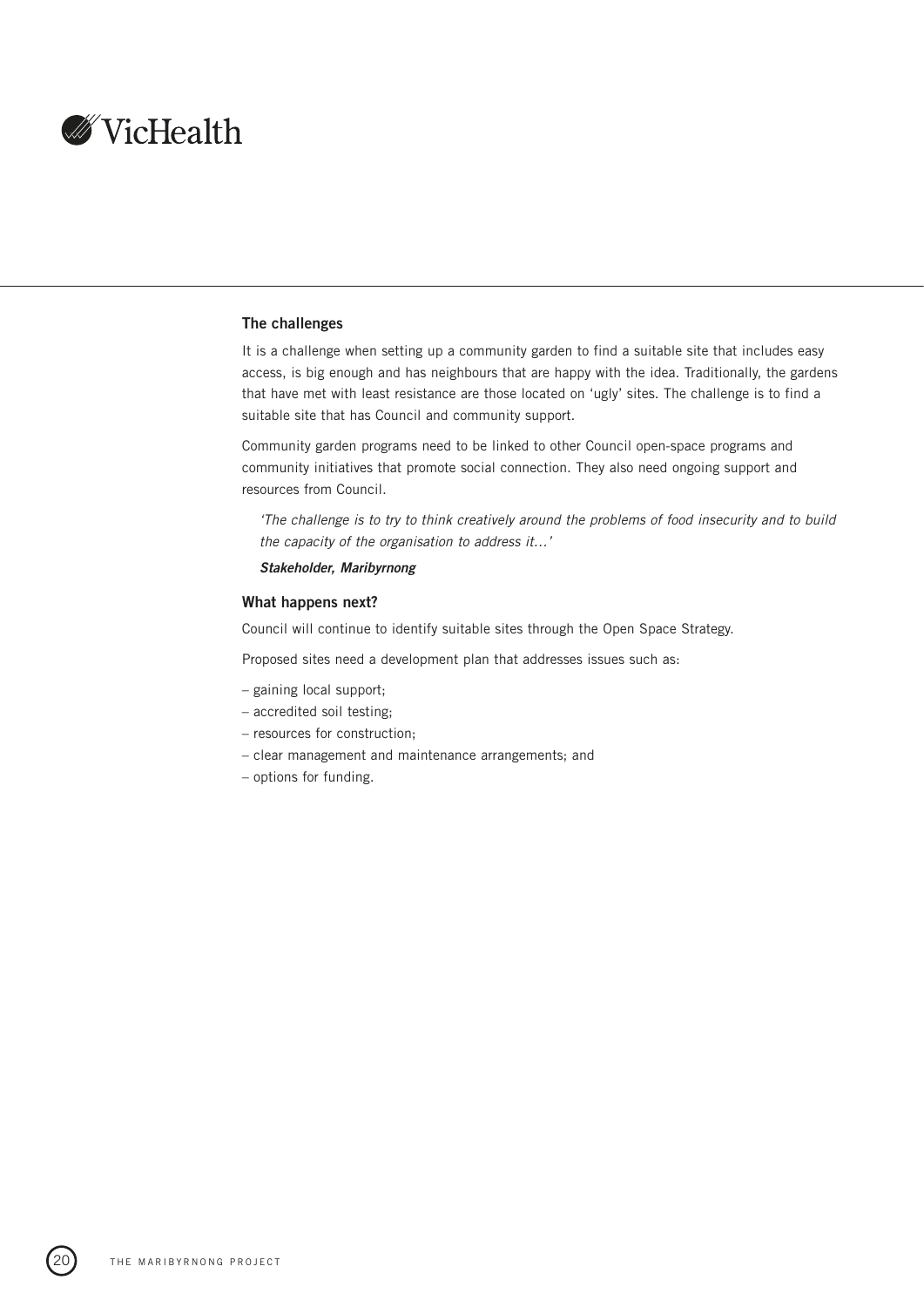

# Meals Access

# **Our aim**

To develop ideas and models that build a community's ability to tackle food insecurity over the long term.

# **What we did**

The MCC held a Meals Access Forum with community workers from a range of agencies. While this forum identified a lack of agencies able to prepare and distribute low-cost meals, it indicated a great interest in improving food security by increasing the provision of meals throughout the municipality.

# **What we achieved**

While not a major strategic focus, the project achieved some outcomes:

- Initiated a partnership between Mission Australia and the Braybrook Community Centre to provide a training program in hospitality and community cooking.
- Provided information to groups enquiring about available kitchens.
- Circulated information about resources and services available.
- Supported the establishment of a school breakfast program at Footscray City College, linked to Victorian Relief.

By raising awareness of food insecurity, this project helped Council, community members and agencies better understand food insecurity, its causes, and how to respond. The forums, working groups and consultation brought agencies together.

'The Project is concentrating on identification of issues, getting people to work together and finding a way forward…attendance at meetings is capturing a whole range of people, agencies and workers.'

#### **Stakeholder, Maribyrnong**

# **The people involved**

This project brought together people from welfare and food relief agencies, community groups and Council.

#### **The challenges**

Following the Meals Access Forum, the project officer investigated ways to give community groups access to community-owned kitchens so that they could prepare and sell food at a low cost. Unfortunately most of the kitchens failed to meet Council environmental health and food safety standards and legislation relating to the production of food for sale. This information was reported back to the Council for future development of community kitchens.

It was agreed that there was not the time or resources to set up a specific working group.

# **What happens next?**

The Community Kitchen Access and Meals Access Forum strategies have the potential to improve food security. For example, the Meals Access Forum could be repeated with organisations that are able to improve low-cost food access (such as commercial traders, hospitals, institutions and community food services). Future community kitchens and food safety standards will comply with various environmental health and safety standards to enable more access by the community.

#### THE STRATEGIES

Emergency Food Relief

Food Security Policy

Braystone Fruit and Vegetable Supply Project

# Community Gardens

#### **Meals Access**

For further information about any of these strategies please contact the Public Health Policy and Planning Officer, Maribyrnong City Council on 9688 0237 or email@maribyrnong.vic.gov.au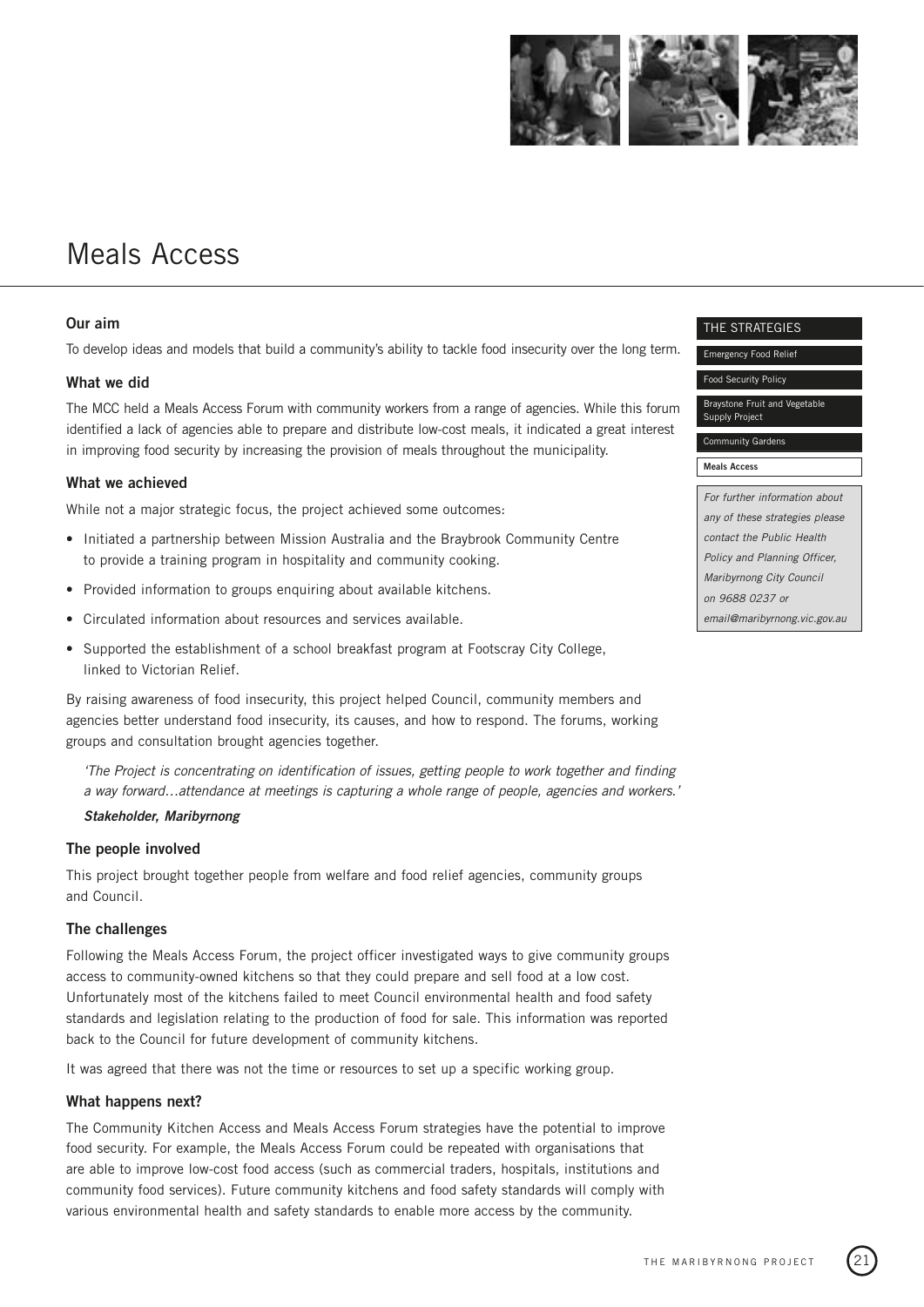<span id="page-23-0"></span>

# The Yarra Project

An Overview

# Food insecurity in Yarra

The City of Yarra is immediately north-east of Melbourne and one of Victoria's most populationdense municipalities, with just over 70,000 people (ABS 2002).

Yarra has a significant population at risk of homelessness and, therefore, food insecurity. Homelessness means more than living on the streets. It includes people who live in housing that is insecure or lacks facilities such as a kitchen and bathroom, and people who rely on friends and family or crisis accommodation. Yarra has the largest proportion of public housing renters in Victoria, with around 9,000 people or 15 per cent of the population living in public housing. Thirty-four per cent of the population lives alone (a major indicator of potential food insecurity) and many people live in temporary housing, such as apartments, public housing, rooming and boarding houses.

Homeless people are at risk of food insecurity because they have limited capacity to buy food (limited money, transport, skills, storage and cooking facilities, time, mobility and social supports) and a poor local food supply (limited food outlets, high prices, poor quality and poor variety).

While the City of Yarra has plenty of public transport and many food outlets, there are major problems with access. For example, emergency food relief services tend to be concentrated in Fitzroy. If you live in Richmond and need emergency food relief, the public transport trip to Fitzroy is quite complex and costly. So while the infrastructure is there, in terms of services and transport, it can be difficult to access.

In relation to access to food, a 2002 market basket survey of the cost, availability and accessibility of food in the City of Yarra (NYCH, Yarra Food Insecurity Demonstration project 2002, Literature Review p. iv) found that there are many take-away food shops, cafés and restaurants and a limited number of supermarkets with a range of affordable products. The survey estimates the average fortnightly cost of a healthy food basket in Yarra was \$397 for a family of six and \$104 for a single person. In the City of Yarra, more than half of the population is on an income of less than \$300 per week.

'Choice has to be made between paying bills and transport and buying food.'

**Stakeholder, Yarra**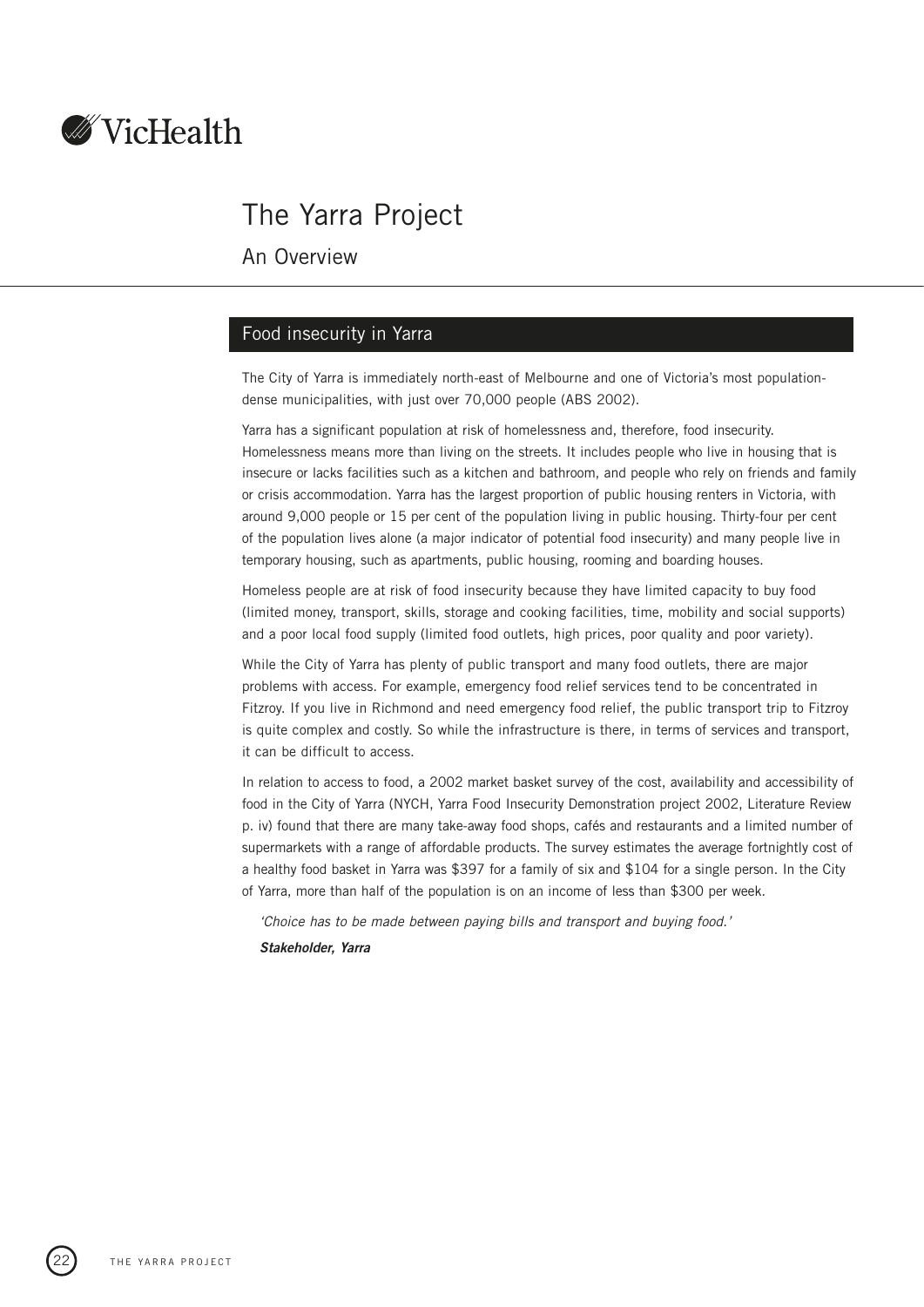

# <span id="page-24-0"></span>What we wanted to achieve

The Yarra Project was developed by North Yarra Community Health (NYCH), in consultation and collaboration with agencies and community stakeholders, to address food insecurity amongst homeless people and people at risk of homelessness. Within this group of people, many also have further vulnerabilities, which increase their food insecurity, for example, women and children, people with psychiatric disability, people in rooming houses or public housing, people with drug and/or alcohol dependence, welfare recipients and isolated elderly people.

# Consulting widely

The consultation was extensive. NYCH interviewed six local government departments, 18 agencies, 49 clients and one café proprietor. A range of methods was used:

- **Agency interviews** were conducted face-to-face with the project officer.
- **Local government departments** were sent information. A telephone follow-up encouraged a greater response rate.
- **Client focus groups** were selected to represent the target groups, including single men, single-parent families, people with disability, people from culturally and linguistically diverse communities and people from Indigenous communities. Participants were given \$10 grocery vouchers.

'The focus groups were really good in getting clients to open up. The people enjoyed talking about food; they were very opinionated. Food day-to-day affects us all.'

# **Stakeholder, Yarra**

The consultation helped to develop strategies that target people in need. It helped to identify ways to involve people in the strategies and it kept people informed and enthusiastic about the project.

# The role of partnerships

The project was run by NYCH, which already had strong links to local referring workers. Community health centres are well placed to coordinate these strategies because of their links with the community and with local service providers.

The partnerships developed between NYCH and local agencies, workers and residents were critical to the success of the projects. In some cases these have extended after the project has finished.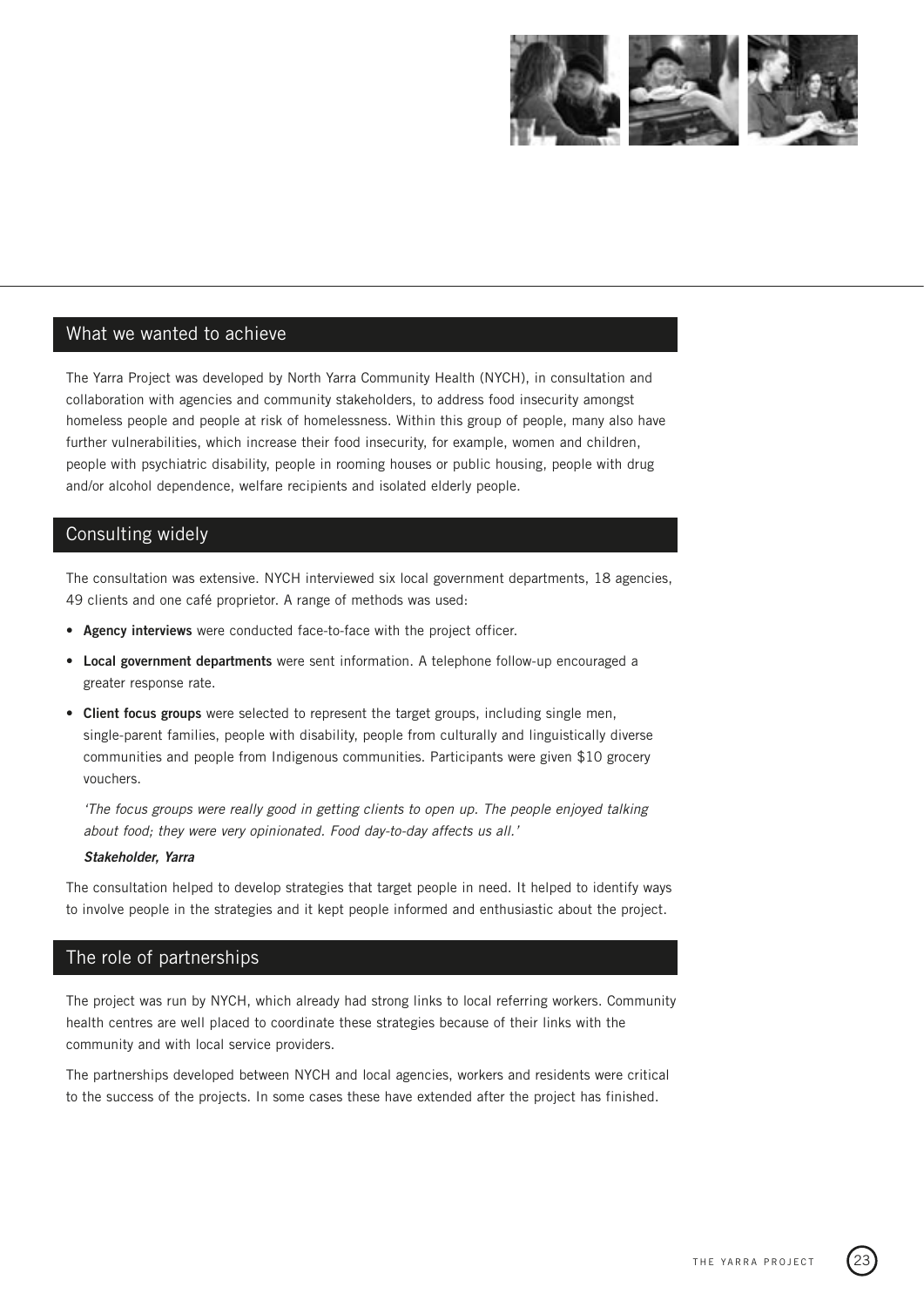<span id="page-25-0"></span>

# The evaluation

The evaluation by Deakin University School of Health Sciences found that the projects were well supported and provided a base for projects to continue and even expand.

Overall, the projects encouraged community participation by involving a variety of agencies and individuals. By communicating with all the people involved, the NYCH project officer encouraged and supported the development of partnerships and kept participants involved and interested.

Establishing new relationships between residents and workers and building on existing relationships opened the door for people to tackle a range of issues.

Workshops and training improved people's knowledge of food insecurity issues and provided the impetus to work together in the future and attend more training.

Introducing food security to the Municipal Public Health Plan is a major task and requires the support of Council.

'By building food security into public health plans and community health plans, it becomes a specific issue. The challenge is how to bring it into core activity in a broader context (not just homeless people).'

**Stakeholder, Yarra**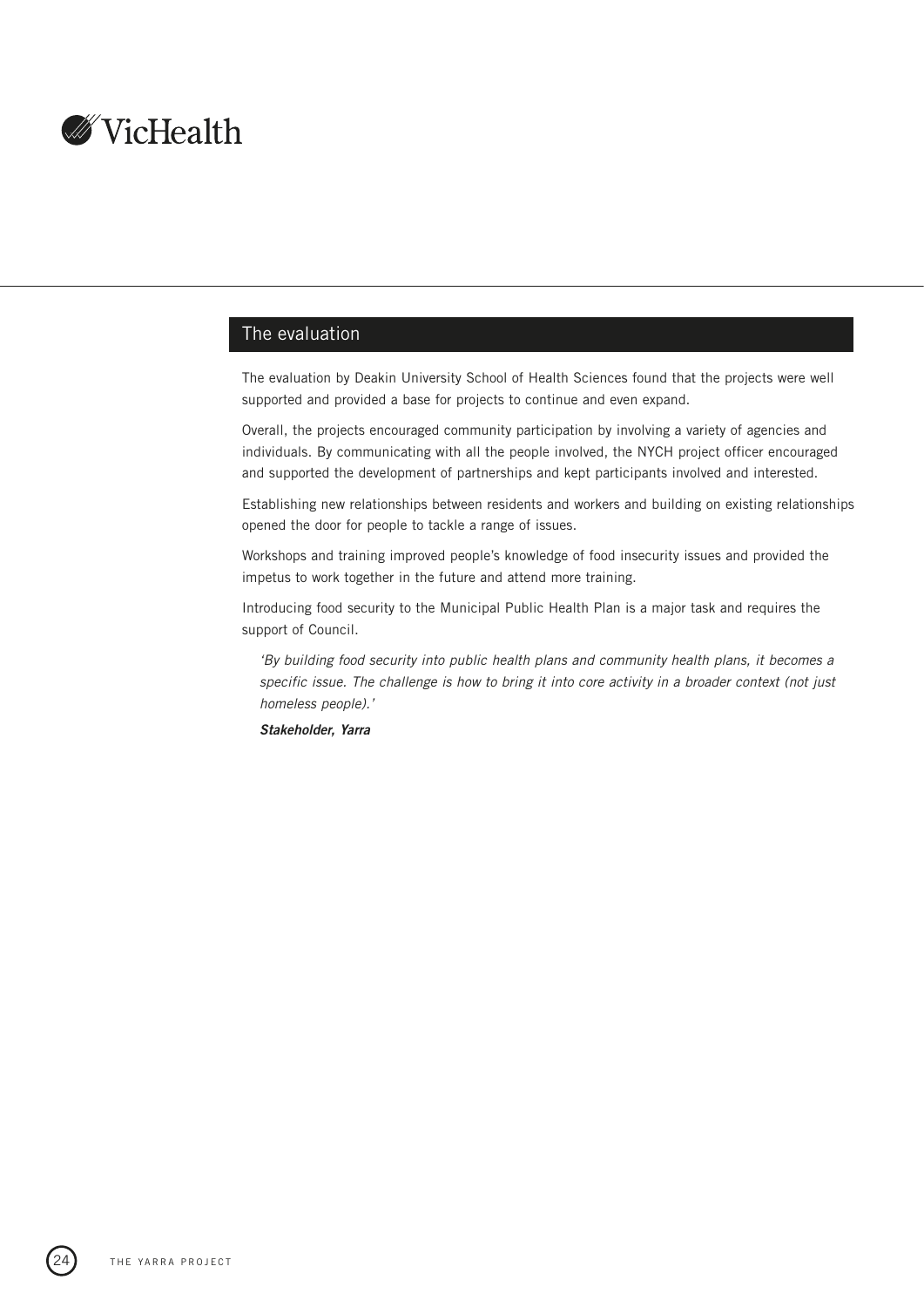# <span id="page-26-0"></span>ADDRESSING FOOD INSECURITY – THE STRATEGIES

# Café Meals Program

#### **Our aim**

To improve access to nutritious, affordable and prepared meals by vulnerable clients.

#### Designing the program

This program built on a City of Yarra pilot program established in 2000 for Home and Community Care clients and was redesigned following consultation with local government, agencies, client representatives, proprietors, feedback from the steering committee, discussions with VicHealth and external evaluation meetings. This determined where the program would operate and identified venues, agencies and referring workers. The redesigned program drew on existing support and made access easier through changes such as:

- establishing venues within walking distance of rooming houses and public housing;
- referral via a worker known to the clients, not through Council;
- wider promotion of the program;
- making meals easy to access using a membership card; and
- increasing the value of available meals to \$8.80 with client paying \$2, allowing greater choice.

#### **What we did**

Workers selected people to be part of the program and gave them a membership card that allowed them to get a meal up to the value of \$8.80 at any one of four nominated cafes, once per day, and pay only \$2.00. The remaining \$6.60 was invoiced to NYCH.

The café proprietors recorded information – the date, the client's membership number, the value of the meal and client contribution – which was used to monitor the program and for invoicing.

'Clients…want choice about where to eat, but they can't eat in their local area because there are a high number of restaurants and few outlets cater to them.'

#### **Stakeholder, Yarra**

The four venues that participated were a café and a hotel in Fitzroy and a vegetarian café and Chinese/Vietnamese restaurant in Richmond. These businesses were recruited by Council, who called for interest through their food business newsletter and by approaching proprietors directly. The NYCH project worker and Council environmental health officers visited the businesses and looked at price, quantity and variety of food available.

'We need to provide something that doesn't humiliate people or make them feel like failures…'

### **Stakeholder, Yarra**

#### THE STRATEGIES

**Café Meals Program**

[The Smart Food Market Bus Program](#page-29-0)

[Rooming House Garden Project](#page-31-0)

[Worker Education](#page-33-0)

[Input into Local Policies and Plans](#page-35-0)

For further information about any of these strategies please contact the Dietitian, North Yarra Community Health on 9411 3555.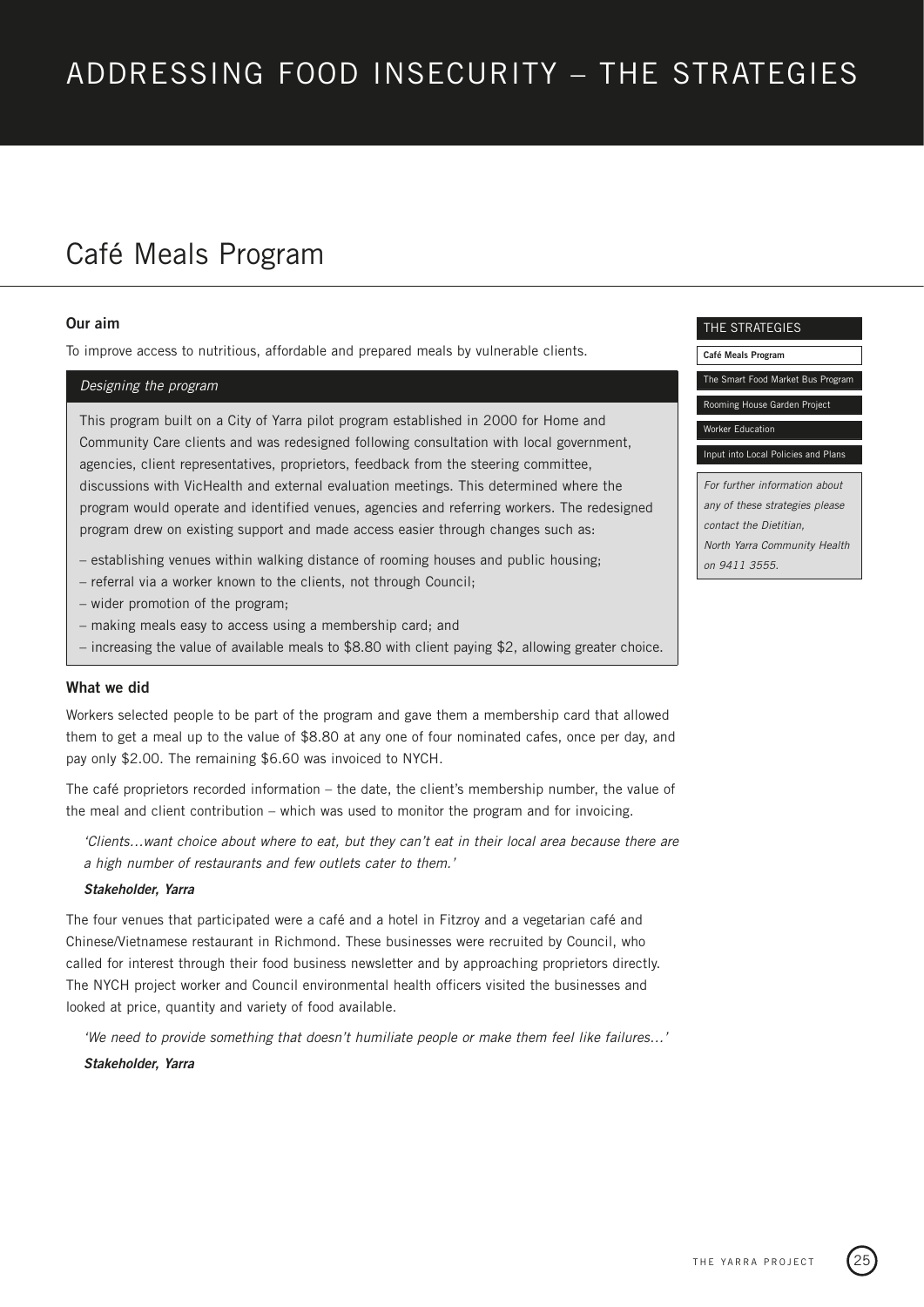

The NYCH project officer developed a referral process and a promotion strategy and briefed referring workers and café proprietors. They were given a referral package, which included the referral form, membership cards, promotional pamphlets, invoicing procedures, evaluation plan and client feedback form, and a client rights and responsibilities sheet. They were also invited to attend Café Meals subcommittee meetings and a food insecurity workshop. Ongoing support was provided through personal visits and telephone contact**.**

#### **What we achieved**

- Between July and October 2002, 41 people were registered to use the program (capped at 41 to comply with budget) and by December 2002 the waiting list had grown to 70.
- Some clients were nominated for the program by workers they knew, others by workers who were advertised as referral points.
- Most participants were males living in rooming houses in Richmond or Fitzroy.
- Of the 41 registered members, 33 used the program. Weekly use ranged from 52 to 90 percent of participants and most used the program 2–3 days a week and used only one venue.

Evaluation of the program found that it has great support:

• **Café proprietors** felt supported and want the program to continue and even grow. Improving access for women was one example provided to show how it could grow.

'Small businesses and traders can be champions that spread the word throughout the inner city'. **Wood & Burns, External Evaluation, p.60**

- 
- **Workers** felt that the program was easy for clients to use and it motivated them to get out of their room, which helped workers and clients set other goals.

'Helping the clients establish new habits around food and eating gives them breathing space to think about addressing other issues.'

#### **Katrina Doljanin, NYCH Project Worker**

• The **client** evaluation form, completed by only 19 participants, indicated that a few had positive weight change, improved appetite and bowel health and most increased the number of meals they ate each day, from less than one to 2–3. While the barriers to shopping and cooking—lack of money, disability and inadequate facilities—remained, some participants did increase their cooking behaviour due to support from workers, talking more about food and making it a priority.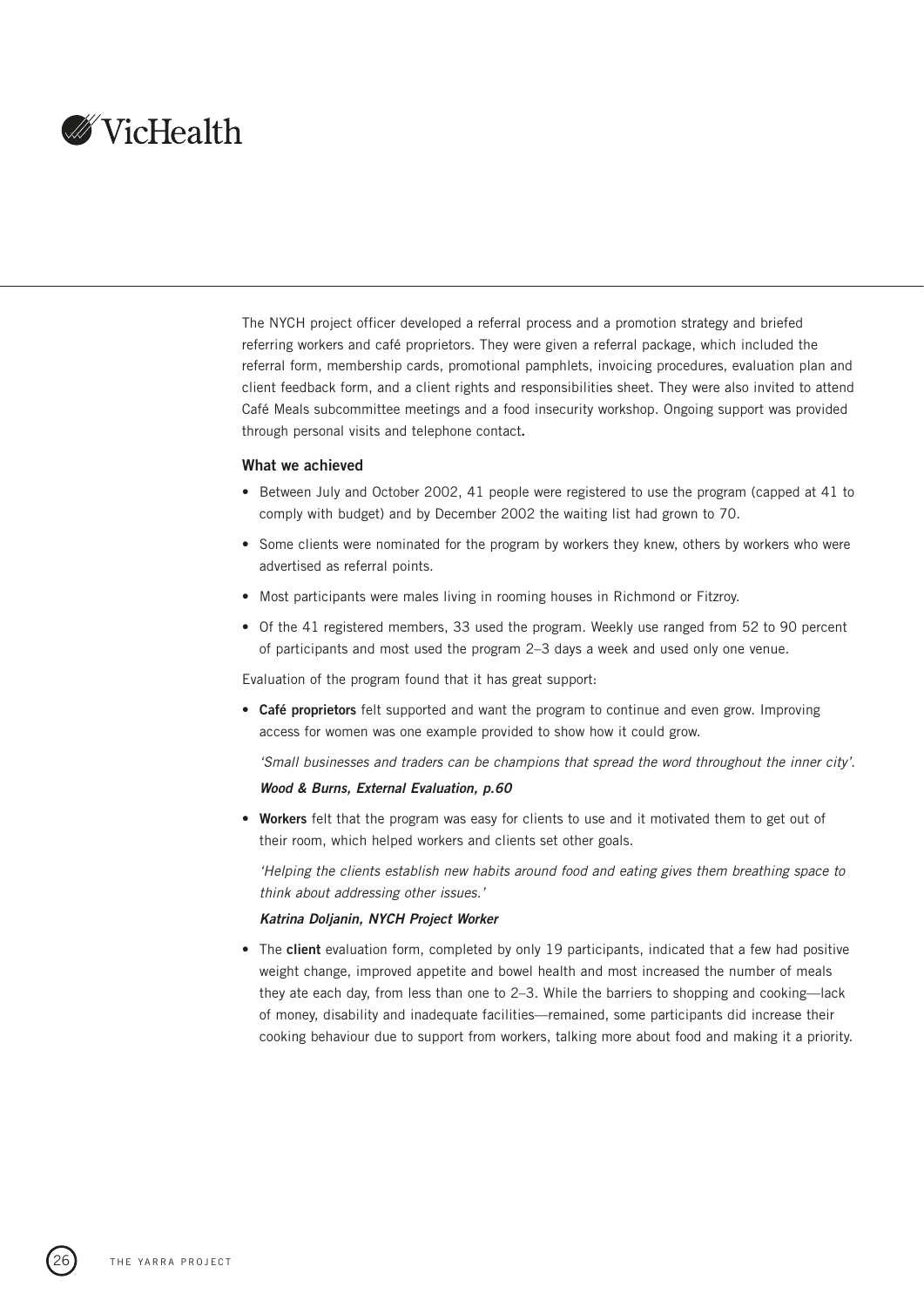

# **The people involved**

The project involved extensive consultation and a partnership approach, with NYCH coordinating the project and working with the City of Yarra Aged and Disability Department, local agencies, businesses and clients.

The workers who referred clients to the program did this as part of their ongoing work. Because food and eating are an important part of their clients' needs, ways to access food become another goal, like accessing housing.

'The referring workers showed great commitment to this project and its aims by considering it as part of developing a response for their clients. They offered the program to eligible clients, helped them fill out the application form, took them to the café initially and kept in touch with them over time.'

# **Katrina Doljanin, Project Officer, NYCH**

# **The challenges**

- Finding suitable cafés there was a lot of work involved in selecting venues, checking the menu, location, price, variety, and willingness to accept clients.
- Motivating people to participate it is often difficult to get people out of their rooms.
- Budgeting is often a problem and requires referring workers to help clients.
- Reporting regular reporting and feedback is time consuming but is important in keeping workers engaged and enthusiastic.

#### Being part of the community

The Café Meals Program was valuable in giving people an opportunity to be part of the community, to interact with other people and to do what other people do.

'You feel a bit more important, coming in and buying something from a decent place.'

**Robert, participant, Channel 7 news story**

'Doing this means I get the chance to talk to different people and find out that I'm not the only person who is going through this.'

**Paul, participant, Channel 7 news story**

# **What happens next?**

It secured recurrent HACC funding and staff time and all referring workers and proprietors were happy to continue.

The consultation found that the program needs to play a role in addressing the determinants of food insecurity, such as poverty, disability and housing.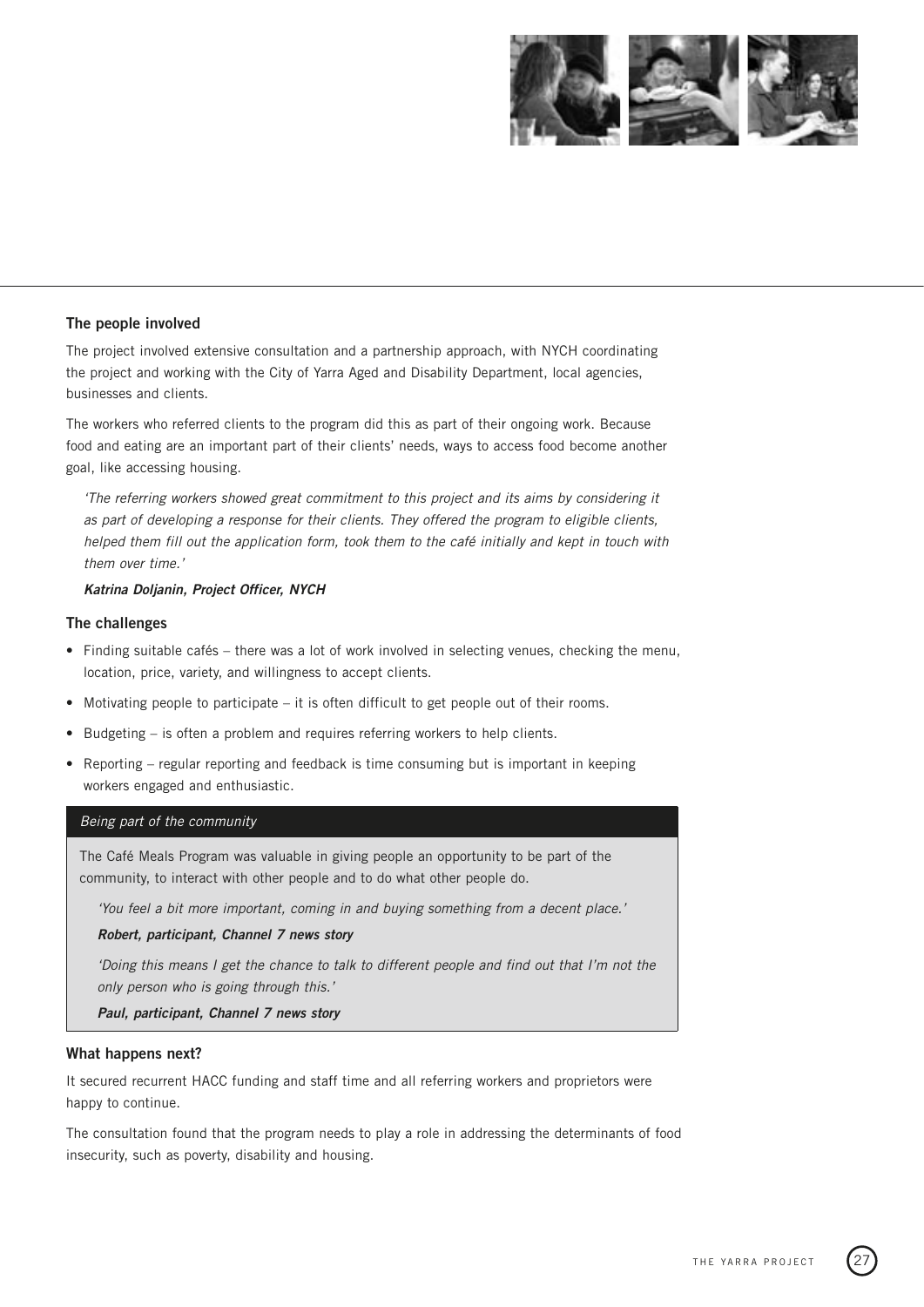<span id="page-29-0"></span>

# Rooming House Projects

People living in rooming houses are vulnerable to food insecurity—they have limited storage and cooking facilities and a limited income that is often spent on rent and personal costs.

'The high degree of organisation required to prepare a meal in a communal kitchen in a rooming house can't be supported...also, the availability of the kitchen is sometimes affected by violence.'

#### **Stakeholder, Yarra**

Based on community consultation and client demand, the Yarra Food Insecurity Steering Committee selected two projects to help rooming-house residents learn the skills of shopping and preparing meals.

# The Smart Food Market Bus Program

#### THE STRATEGIES

**The Smart Food Market Bus Program** ming House Garden Pro

[Café Meals Program](#page-26-0)

[Worker Education](#page-33-0)

To increase people's knowledge of food and help them choose suitable foods.

'We paid \$11 for sausages, beef strips and lamb chops. This would usually cost \$25.00 in the supermarket. We couldn't afford that amount of meat every week.'

**Yarra Food Insecurity Demonstration Project, 2002, Rooming House Projects, Final Report, p.18**

#### **What we did**

**Our aim**

From May to November 2002, there were 13 fortnightly (pension day) bus trips to Preston Market. Residents were picked up from five locations (four rooming houses and one community agency). The NYCH dietitian went along to help the residents choose foods and to talk to them about food – what to choose, budgeting, storage and recipes.

'I saved heaps and got some treats for myself that would have been unaffordable otherwise.'

# **Yarra Food Insecurity Demonstration Project, 2002, Rooming House Projects, Final Report, p.18**

Lunch was provided, making the trip a social outing and giving the residents the chance to try new foods.

'The food was great. Eating together is nice.'

#### **Yarra Food Insecurity Demonstration Project, 2002, Rooming House Projects, Final Report, p.18**

The dietitian produced two editions of Smart Food, a newsletter with helpful food tips. A couple of residents contributed a food message and recipe. The newsletters were distributed to St Mary's House of Welcome, Outreach Victoria, Yarra Community Housing, NYCH and rooming houses to encourage healthier eating and promote the market bus program.

For further information about any of these strategies please contact the Dietitian, North Yarra Community Health on 9411 3555.

[Input into Local Policies and Plans](#page-35-0)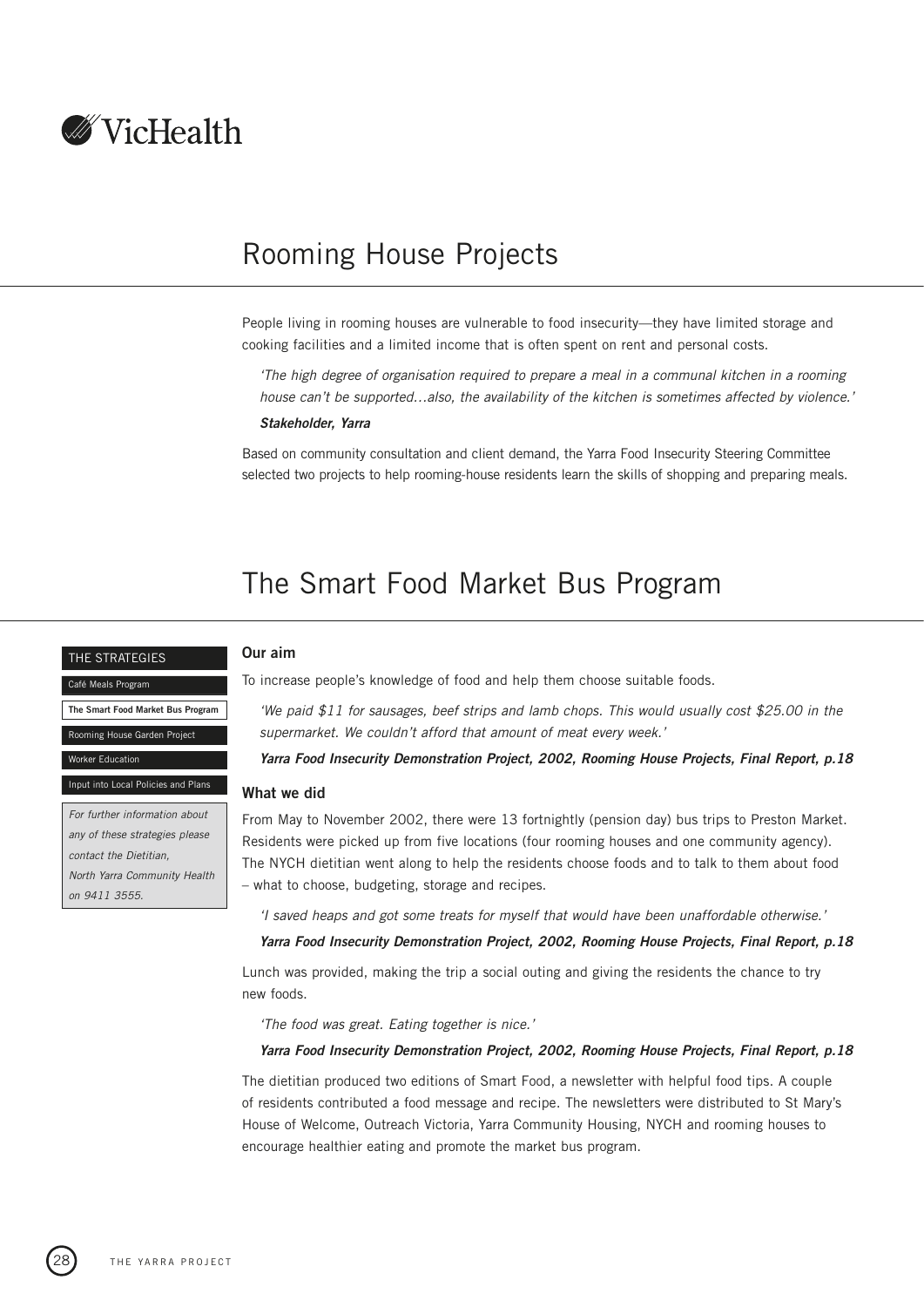

#### **What we achieved**

- Twenty-five clients participated in the program, with 2–6 people on each trip.
- The program addressed some barriers to food preparation, helped the residents improve their diet and promoted a sense of community.
- The supportive and informal environment encouraged the residents to discuss ideas and issues, which helped to improve their confidence and social skills.

'The girls at the chicken place remembered me – they greeted me with "How many chicken kievs would you like this week?"'

#### **Yarra Food Insecurity Demonstration Project, 2002, Rooming House Projects, Final Report, p.18**

#### **The people involved**

The NYCH dietitian coordinated the program, forming partnerships with agencies and rooming-house residents.

- Outreach Victoria and Yarra Community Housing encouraged residents to participate, incorporated the program into existing rooming-house programs and assisted with sessions.
- The Royal District Nursing Service Homeless Peoples Program also encouraged and supported people to participate.
- St Mary's House of Welcome provided a pick-up point, staff and volunteers supported consumer involvement, advertised the program and provided a bus when needed. The volunteer bus driver, recruited through St Mary's, was a great asset; he developed an excellent rapport with residents and helped them with their shopping.

### **The challenges**

Working with rooming-house residents requires flexibility and patience. It is important to build trusting relationships with the residents and not judge them. This means being prepared to reschedule meetings and visit the rooming house at different times to catch up with residents and encourage them to participate.

### **What happens next?**

This program could continue with further funding through local government grants or other options such as VicHealth and DHS. Additional services could be built on, such as cooking classes after the shopping trips.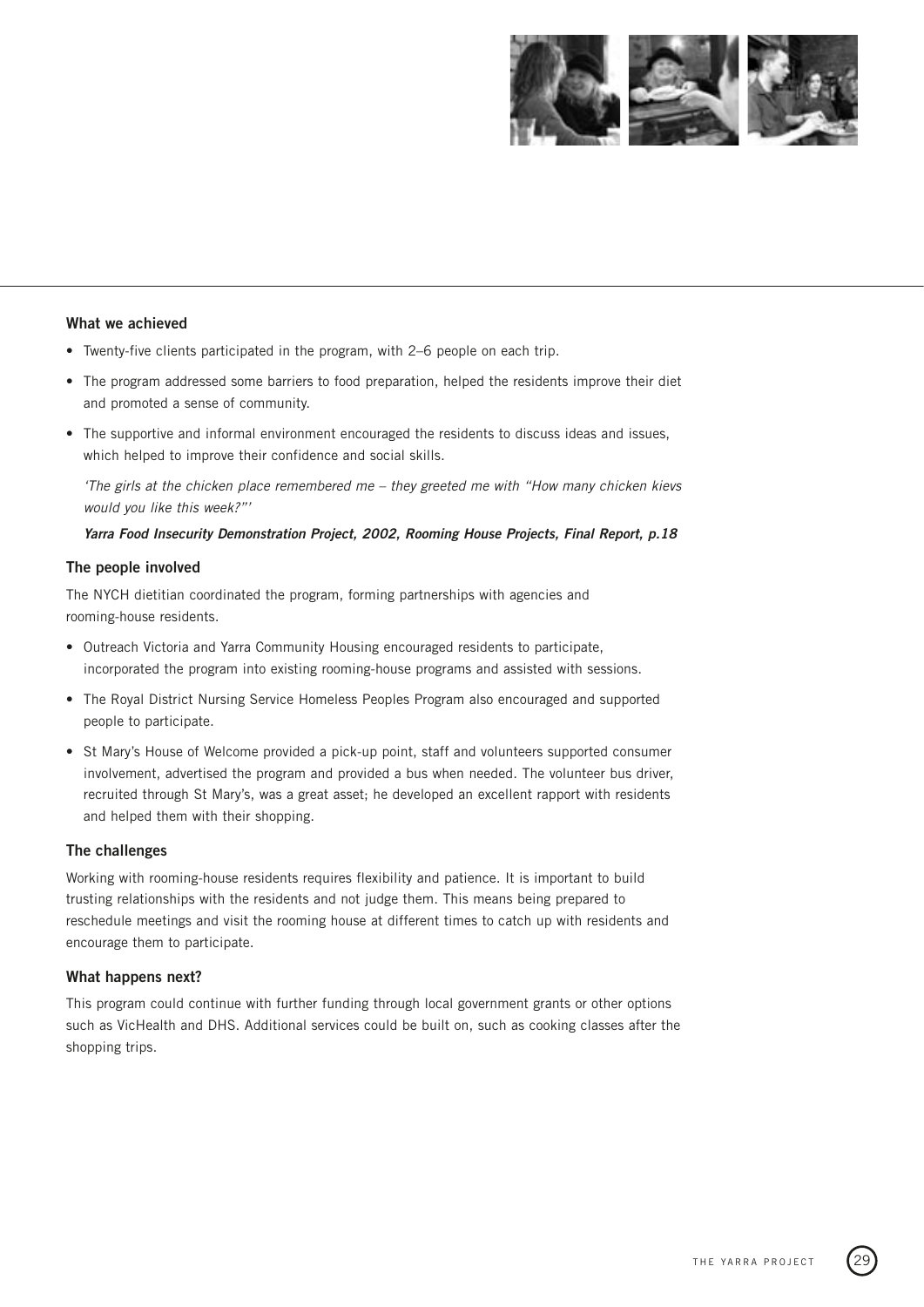<span id="page-31-0"></span>

# Rooming House Garden Project

#### THE STRATEGIES

[Café Meals Program](#page-26-0)

[The Smart Food Market Bus Program](#page-29-0)

**Rooming House Garden Project**

[Worker Education](#page-33-0)

on 9411 3555.

For further information about any of these strategies please contact the Dietitian, North Yarra Community Health

[Input into Local Policies and Plans](#page-35-0)

**Our aim**

To encourage rooming-house residents to grow, prepare and eat fresh vegetables and fruit.

# **What we did**

The project started in May 2002. The NYCH project worker talked with rooming-house residents and agencies to see who was interested and what their roles might be.

The rooming house selected was located close to the Collingwood Children's Farm, had an ideal yard for growing fruit and vegetables and residents showed overwhelming support for the project.

Collingwood Children's Farm became involved in garden design and planning and determined a budget of \$8,000 to cover materials and staff costs, which was provided by Yarra City Council.

Work began in August 2002 and the garden was completed in October 2002. There was ongoing consultation, evaluation and feedback to the steering committee, agencies and workers.

'The project provided a focus on the celebration of food, the social aspects of eating, the homelike environment that a vegetable garden creates'

## **Toni Phillips, Horticulturalist, Collingwood Children's Farm**

#### **What we achieved**

- The rooming house now has a vegetable patch, fruit trees, a native-grass lawn and a walking path.
- The project provided a great opportunity for residents and workers to interact and for residents to be involved in a new project.
- Feedback from the residents was very positive; they felt they had contributed and were excited about using produce from their garden.

'As well as the benefits of having access to fresh produce, the project gave the residents a healthy, social activity. It brought them out into the fresh air to do physical work, and they developed better relationships with each other.'

**Toni Phillips, Horticulturalist, Collingwood Children's Farm**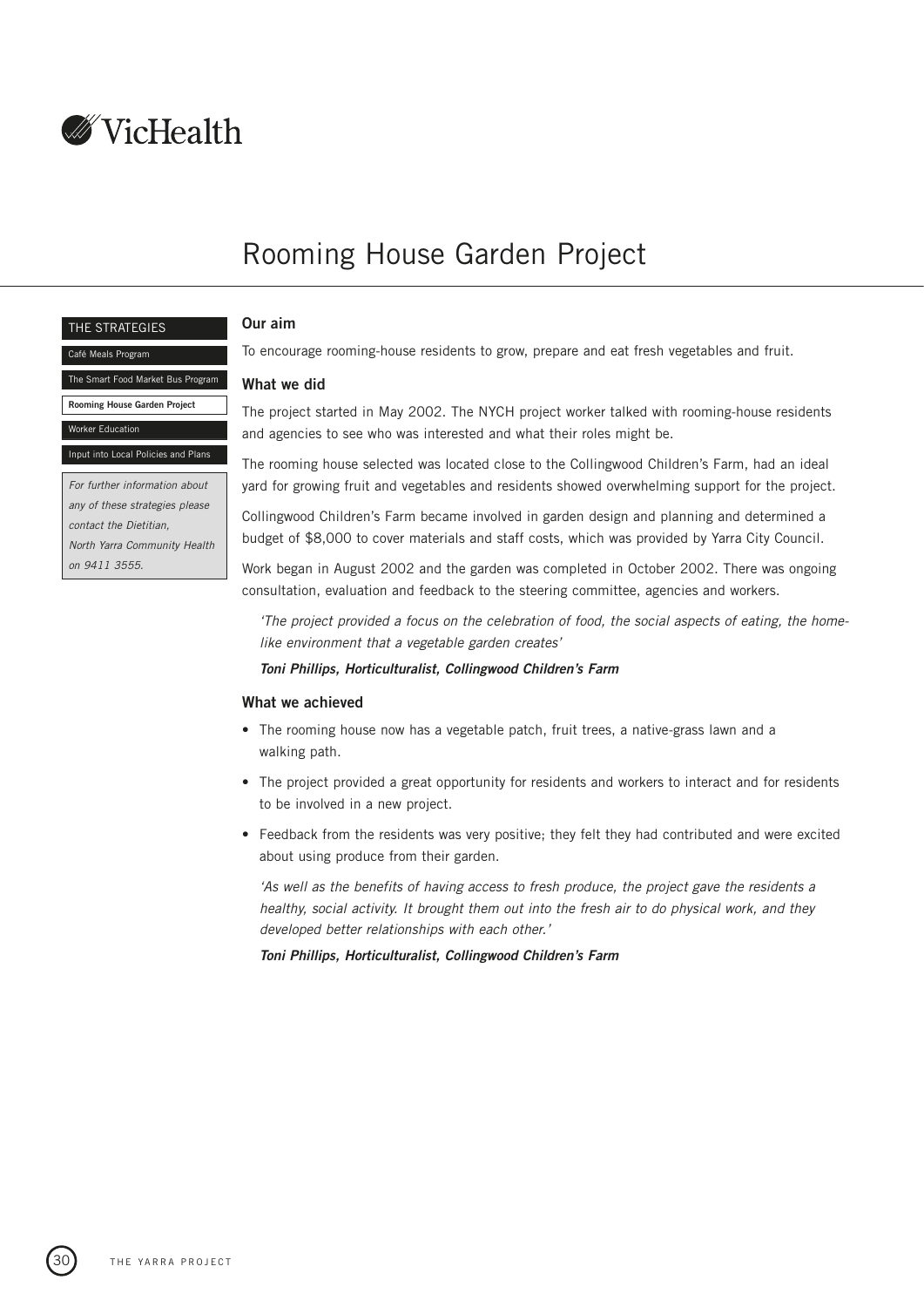

# **The people involved**

The program relied on strong partnerships between:

- **NYCH** dietitian coordinated the project, linked the stakeholders and liaised with everyone involved.
- **Collingwood Children's Farm** a horticulturalist, gardener and finance manager were involved providing expertise, setting up the garden, providing the budget and recording the expenditure.
- **Rooming-house residents** the residents had input into the garden design, and have developed, maintained and used the garden.
- **Yarra Community Housing** the housing liaison officer supported residents' involvement and a maintenance person helped with the upkeep of the garden.

'This project provided a great opportunity for the farm to be involved in an activity in the community.'

#### **Collingwood Children's Farm Manager**

#### **The challenges**

A major challenge was getting residents to participate regularly. Issues such as conflict with other residents, illness and lack of confidence sometimes prevented them from joining in. Also, working with rooming-house residents requires patience and willingness to reschedule activities and meetings.

'We needed to be flexible – to fit in with what the residents were doing and be prepared to rearrange times and activities – but it worked OK.'

#### **Collingwood Children's Farm**

#### **What happens next?**

The feedback from this project has been positive and encourages agencies to work together to get funding and support for garden projects at other rooming houses. Other ideas include preparing a manual on how to set up a garden in rooming-houses, cooking classes, recipe ideas and linking rooming-house residents to community gardens to encourage them to be a part of their wider community.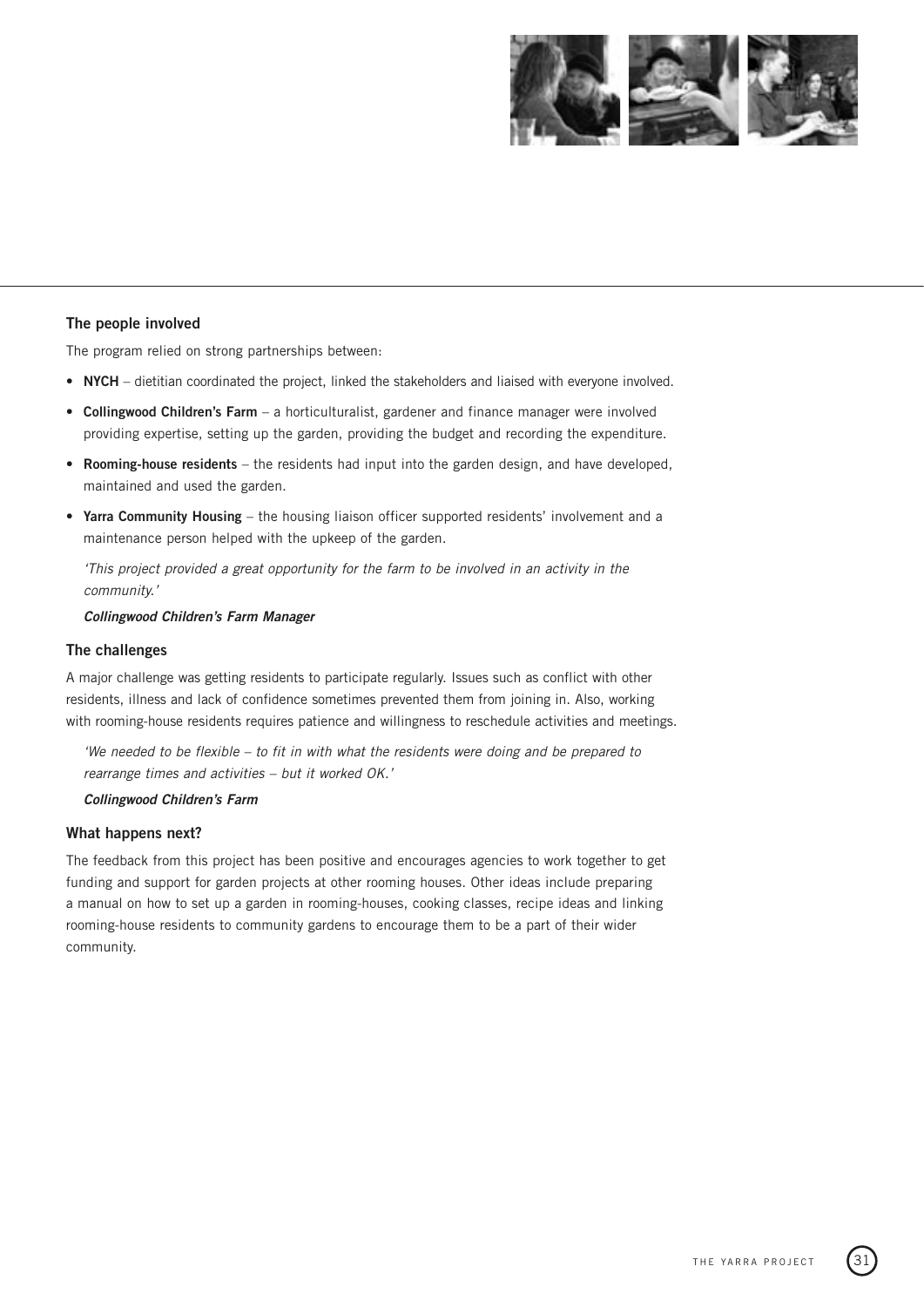<span id="page-33-0"></span>

# Worker Education

#### THE STRATEGIES

#### [Café Meals Program](#page-26-0)

[The Smart Food Market Bus Program](#page-29-0)

[Rooming House Garden Project](#page-31-0)

#### **Worker Education**

[Input into Local Policies and Plans](#page-35-0)

For further information about any of these strategies please contact the Dietitian, North Yarra Community Health on 9411 3555.

# **Our aim**

To deliver training and education to help workers address food insecurity in their day-to-day work.

# **What we did**

NYCH developed and delivered a two-hour workshop attended by 18 people from 16 agencies. The workshop covered the following topics:

- What is food insecurity?
- Overview of food insecurity project
- Nutrition information and resources
- Broader issues around food insecurity where to from here?
- Evaluation

A Worker Training Manual was produced, which included an overview of food insecurity, nutrition resources, further reading and references and the literature review. This was given to participants at the workshop.

A Cheap Eats Guide and Food for \$35 a Fortnight were adapted from other resources, following feedback from the workshop.

# **What we achieved**

- The workshop gave workers the chance to discuss issues with other workers—all thought this was a valuable approach to addressing food insecurity.
- The workers developed a list of suggestions on how to address food insecurity issues in Yarra. These suggestions were provided to Yarra Council to consider when developing the Municipal Public Health Plan.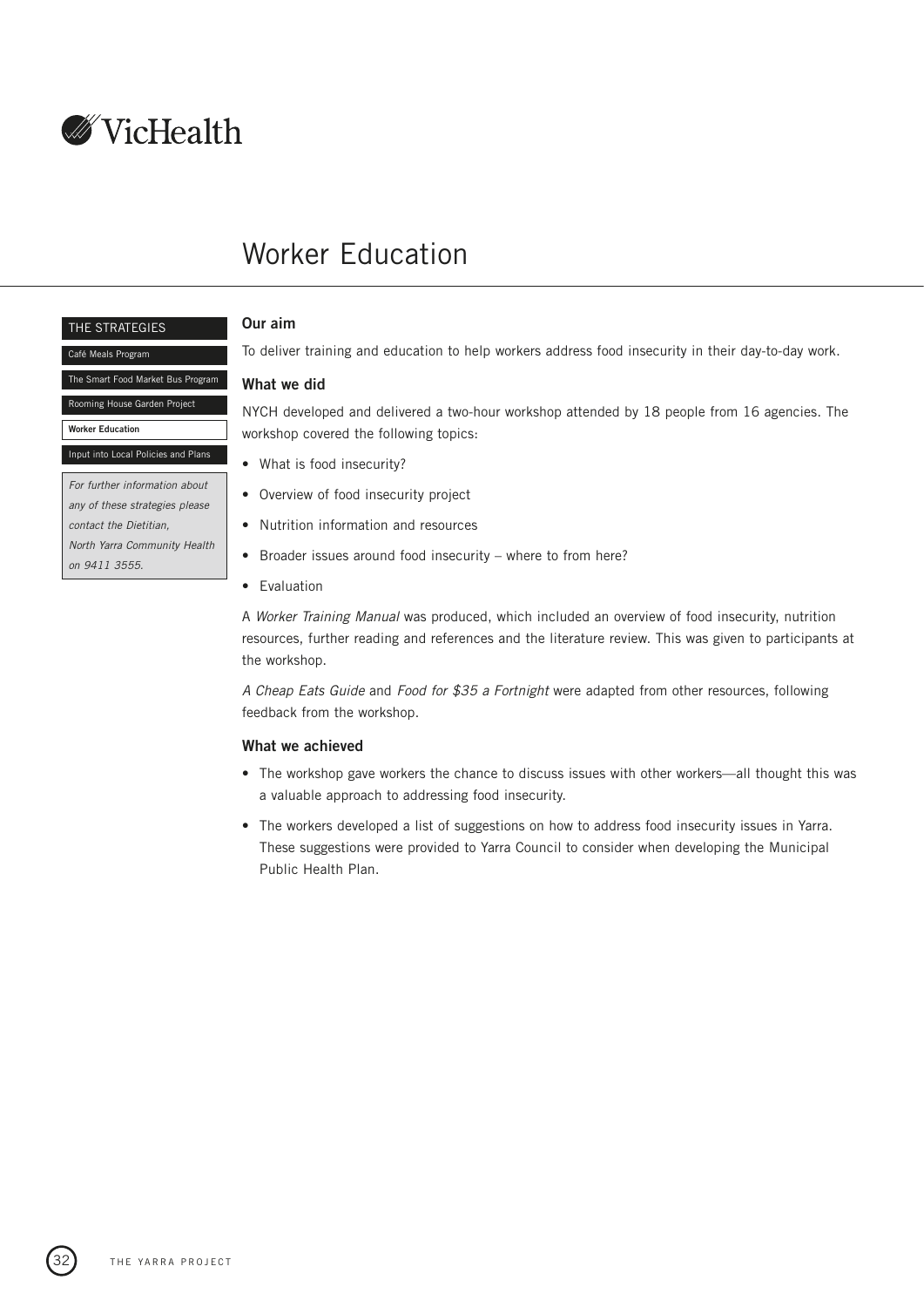

# **The people involved**

NYCH talked to government departments, agencies and workers. This helped identify the training needs and the type of training that best suited workers.

Workers suggested a range of training options, from workshops to written information, videos and peer support. They nominated topics, such as awareness of food insecurity, nutrition information, client relation skills and coordination of emergency relief services.

More than half of the agencies expressed a need for up-to-date information on local services that address food insecurity, such as a resource guide listing emergency relief services, eligibility criteria, hours of operation and other relevant information.

# **The challenges**

While the need for training was recognised by agencies and workers, it was important to time it right—as workers are often pushed for time—and cover issues that would meet diverse needs. While most participants were happy with the workshop time and venue, future training could be delivered differently, for example as one-hour sessions, during staff meetings at agency offices, over lunch. (Yarra Food Insecurity Community Demonstration Project, Raising Awareness and Understanding of Food Insecurity – Methods and Outcomes, Final Report p.7).

# **What happens next?**

The workshop was successful and received very positive feedback. Future training may include longer workshops, workshops tailored to the specific needs of agencies and workers, training conducted by NYCH staff visiting agencies, or at times and venues preferred by the agencies. Funding will need to be secured for future training.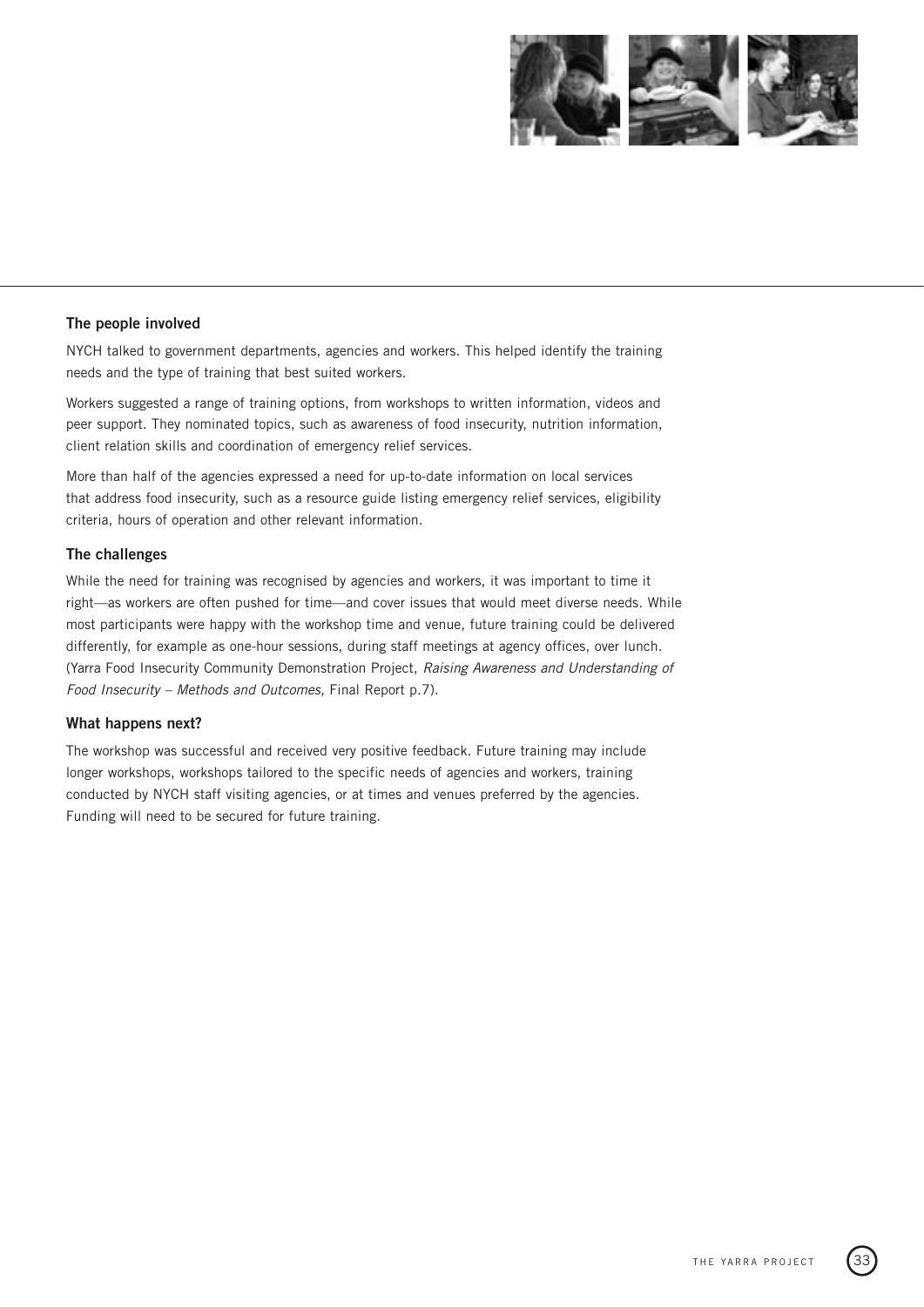<span id="page-35-0"></span>

# Input into Local Policies and Plans

#### THE STRATEGIES

[The Smart Food Market Bus Program](#page-29-0) [Rooming House Garden Project](#page-31-0)

**Input into Local Policies and Plans**

[Café Meals Program](#page-26-0)

[Worker Education](#page-33-0)

# **Our aim**

To make sure that local policies and plans consider and respond to food insecurity issues.

#### **What we did**

The first thing was to identify local plans and policies that influence food security. Community consultation and discussion with the steering committee identified:

- Two government departments and only two of the 18 agencies interviewed had policies addressing food insecurity.
- The Yarra Municipal Public Health Plan needed input on food security issues.

#### **What we achieved**

A list of recommendations was developed from community consultation, the literature review and the worker training. These recommendations covered food safety, nutrition education, food packaging and waste disposal, community services, zoning and urban planning, economic planning and commercial agriculture. They were sent to the City of Yarra for presentation to the steering committee of the Yarra Municipal Public Health Plan.

'What is missing is the real need for State Government to embed health promotion and food insecurity in core programs—aged care, drug and alcohol services, the whole lot—with clear incentives to provide nutritious food.'

**Stakeholder, Yarra**

### **The people involved**

This project involved input from steering committee members and discussion with local agencies and government.

#### **What happens next?**

To keep food insecurity in the minds of local policy makers, this project recommends that:

- a representative from the Yarra Food Insecurity Steering Committee sits on the committee that reviews the Yarra Municipal Public Health Plan;
- a food insecurity policy should be developed for the City of Yarra and link to the Municipal Public Health Plan; and
- a health promotion position in Council would ensure that food insecurity initiatives are part of the Municipal Public Health Plan and are put into action.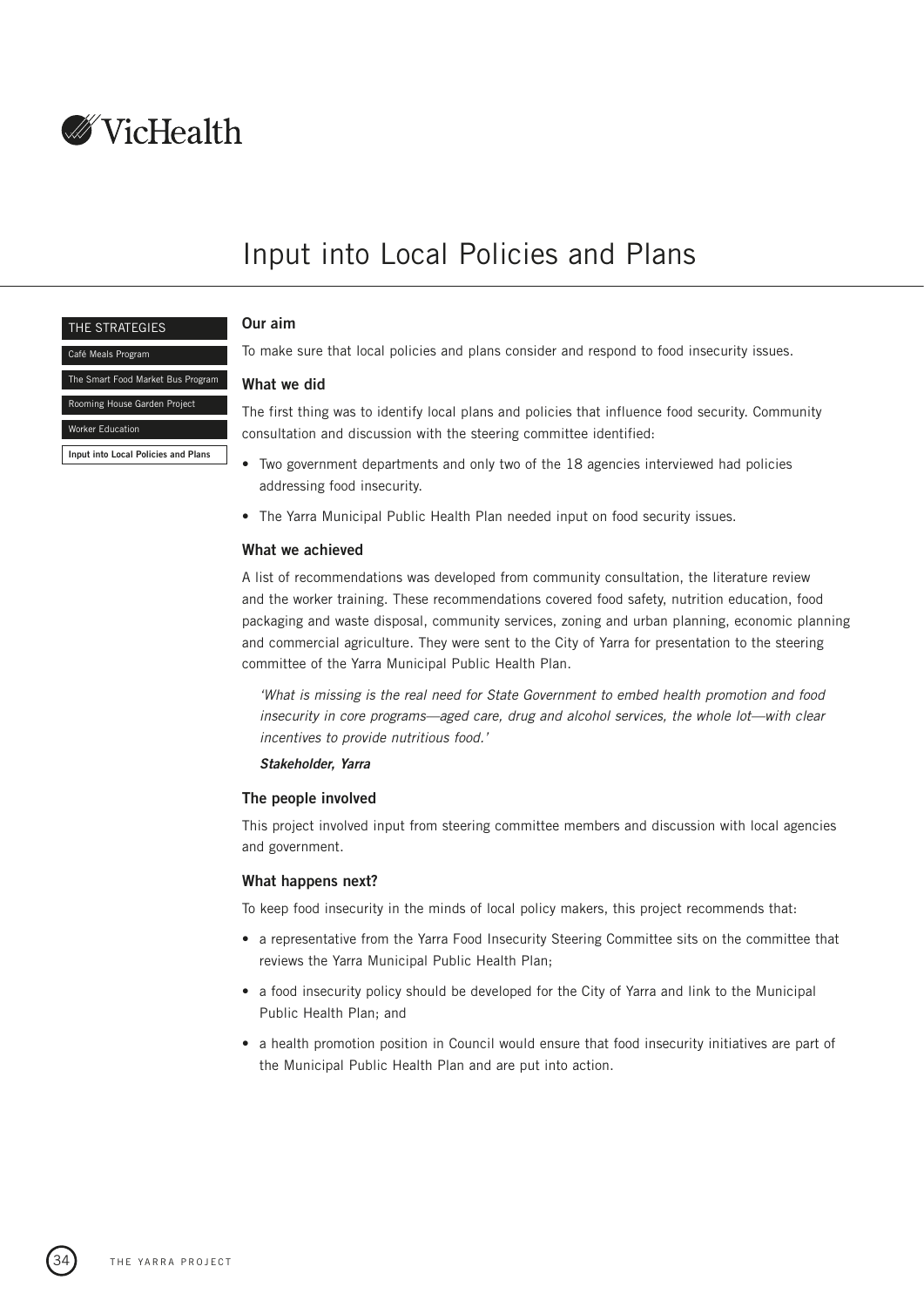

# <span id="page-36-0"></span>What We've Learnt

- **1.** Having adequate and nutritious food is the basis of good physical and mental health and is a human rights issue.
- **2.** The Food Insecurity Demonstration Projects highlighted the complexity of the problem and the need for a range of actions at all levels—individual, community and federal, state and local government and global.
- **3.** The Maribyrnong and Yarra Projects both demonstrated the resolve and the resources to start to address food insecurity in the local community.

'A common aim of the strategies was to get people thinking about food and to make it a priority in their lives and in their work. This involved programs that address people's access to food, their role in the wider community and the social barriers to food security.'

# **Katrina Doljanin, NYCH Project Officer**

- **4.** The diverse strategies largely succeeded in addressing food insecurity for specific target groups and in raising the profile of the issue. Building food security policies into policy frameworks such as local government Municipal Public Health Plans has the potential to provide focus and leadership and ensure there is action at the local level.
- **5.** The projects provided key contact points to enable a coordinated approach and advocacy work. They were a valuable experience that can be used to inform future food security strategies and actions. The partnerships that developed have created opportunities for more options to address food insecurity in the future.
- **6.** All of the strategies revealed that solutions were not found in the health sector only and local action is just one part of an effective response to food insecurity. Unless the structural factors that cause food insecurity—such as poverty, inadequate housing, inaccessible transport and unaffordable food options—are addressed, a growing number of people will have difficulty accessing food.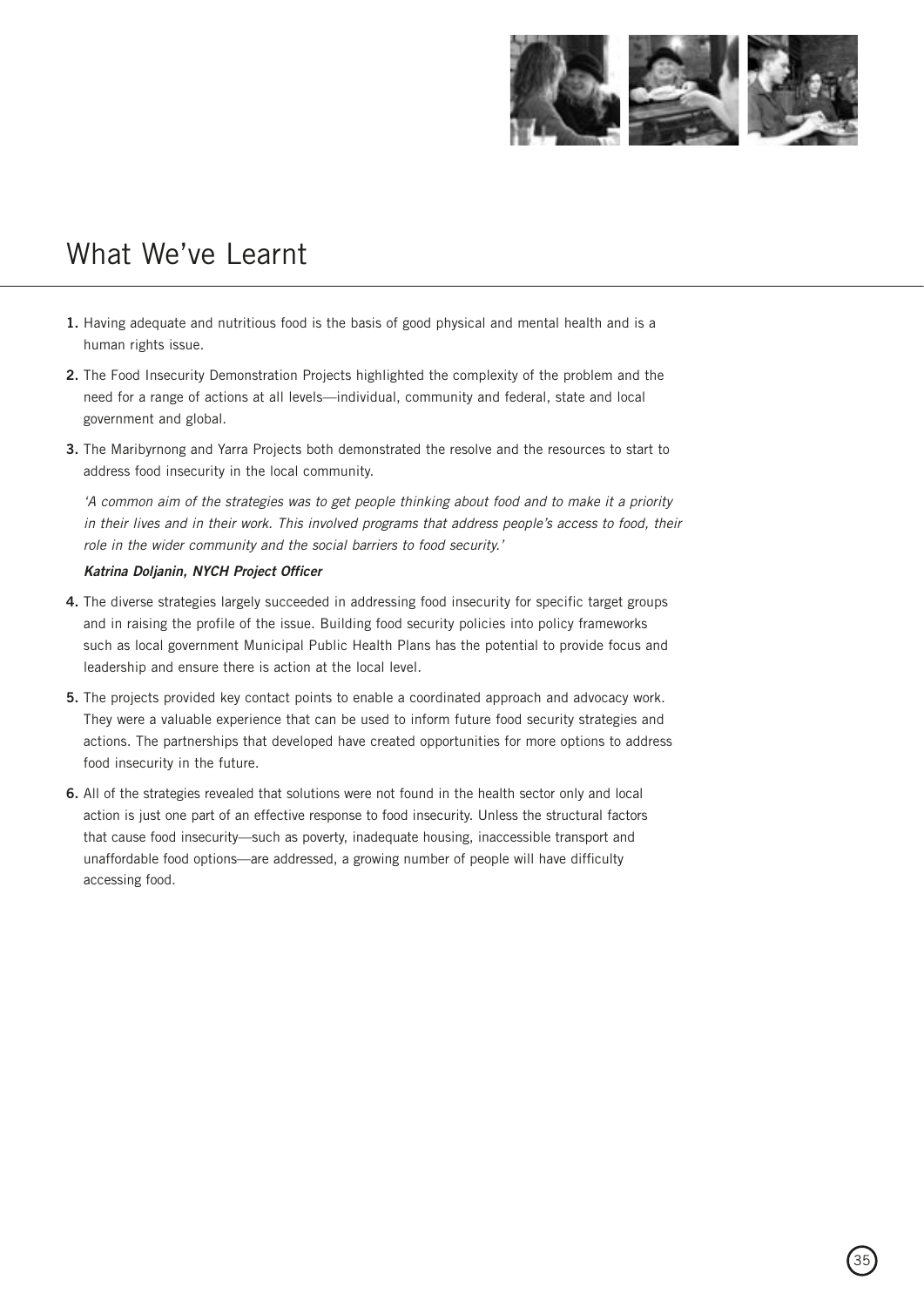<span id="page-37-0"></span>

# References

Australian Bureau of Statistics 1995, National Nutrition Survey, Selected Highlights, CAT No. 4802.0; 1997.

Commonwealth Department of Health, Housing and Community Services 1992, Food and Nutrition Policy, AGPS.

Maribyrnong City Council 2002, Food Insecurity Maribyrnong Community Demonstration Project, Final Project Report August 2001–December 2002, vols 1 and 2.

SIGNAL (Strategic Inter-Governmental Nutrition Alliance) 2000, Eat Well Australia. An Agenda for Action for Public Health Nutrition.

Victorian Department of Human Services 1997, Healthy Eating Healthy Victoria. A Strategy Framework for the Implementation of the Victorian Food and Nutrition Policy, Melbourne.

Victorian Department of Human Services 1997, Food Security and Vulnerable People, Sub-Committee Report, Melbourne.

Victorian Department of Human Services 2000, The Victorian Burden of Disease Study: Mortality, Melbourne.

Wood, B., Swinburn, B. & Burns, C. 2003, Eating Well in Victoria, Food Security for All, Multi-Site Evaluation, Final Report, vol 1, Deakin University, School of Health Sciences.

Wood, B., Swinburn, B. & Burns, C. 2003, Methods and Cluster Analysis, Food Security for All, Multi-Site Evaluation, Final Report, vol 2, Deakin University, School of Health Sciences.

Wood, B., Swinburn, B. & Burns, C. 2003, Interim Reports, Food Security for All, Multi-Site Evaluation, Final Report, vol 3, Deakin University, School of Health Sciences.

Wood, B. & Burns, C. 2002, Multi-Site Evaluation Food Insecurity Community Demonstration Projects, Report of Stakeholder Interviews in the City of Maribyrnong, Deakin University, School of Health Sciences.

Wood, B. & Burns, C. 2002, External Evaluation for the Community Consultation Phase in the City of Yarra, August 2001–February 2002, Deakin University, School of Health Sciences.

Yarra Food Insecurity Community Demonstration Project 2002, Raising Awareness and Understanding of Food Insecurity—Methods and Outcomes, Final Report.

Yarra Food Insecurity Community Demonstration Project 2002, Subsidised Café Meals Program, Final Report.

Yarra Food Insecurity Community Demonstration Project 2002, Addressing Barriers to Food Preparation in Rooming Houses, Final Report.

Yarra Food Insecurity Community Demonstration Project 2002, Community Consultation Report.